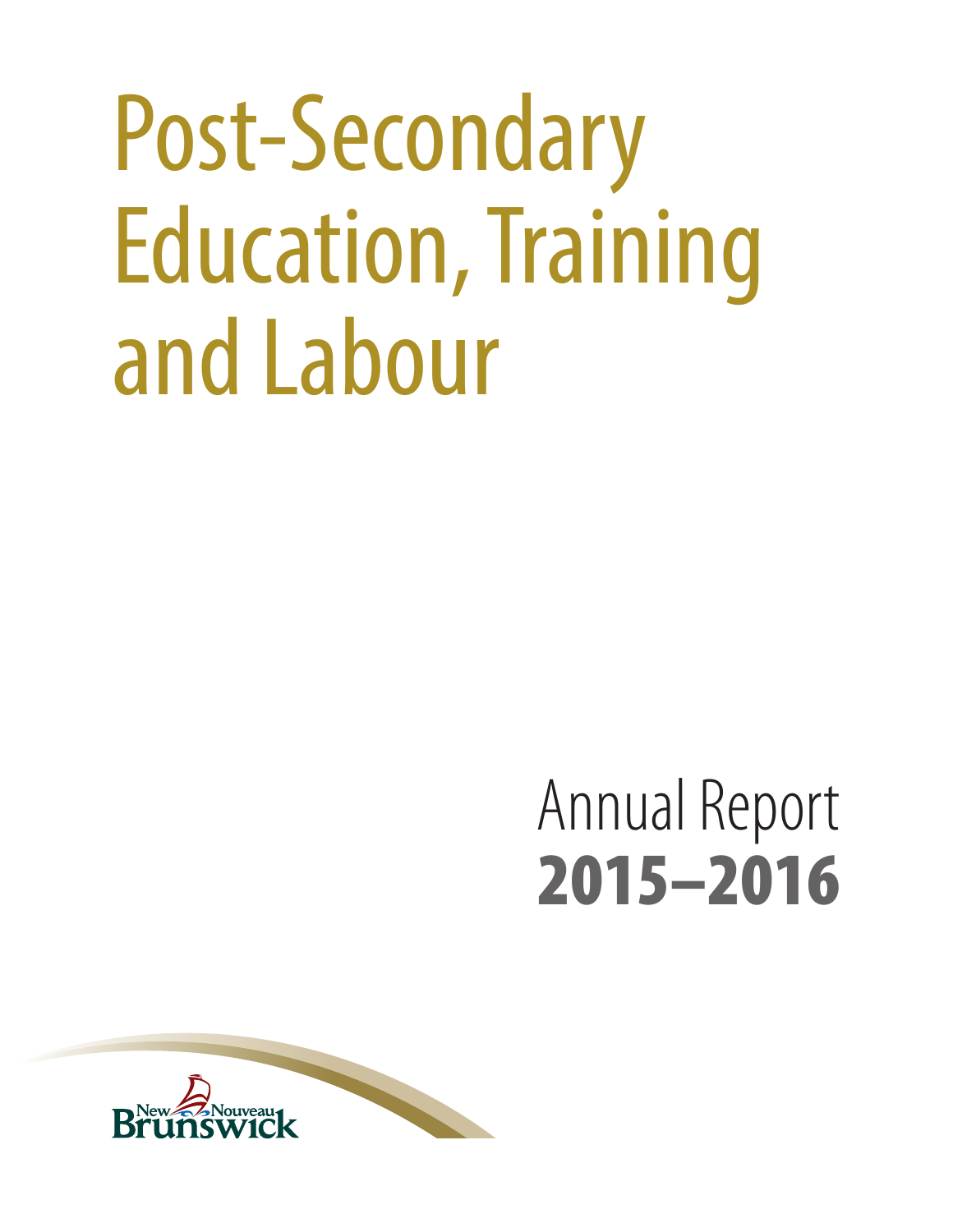#### **Post-Secondary Education, Training and Labour Annual Report 2015-2016**

Province of New Brunswick PO 6000, Fredericton NB E3B 5H1 CANADA

#### www.gnb.ca

ISBN 978-1-4605-1069-8 (Bilingual print edition) ISBN 978-1-4605-1070-4 (English version online) ISBN 978-1-4605-1071-1 (French version online)

ISSN 1919-7675 (Bilingual Print version) ISSN 1920-7212 (English version online) ISSN 2368-8122 (French version online)

10883 | 2016.10 | Printed in New Brunswick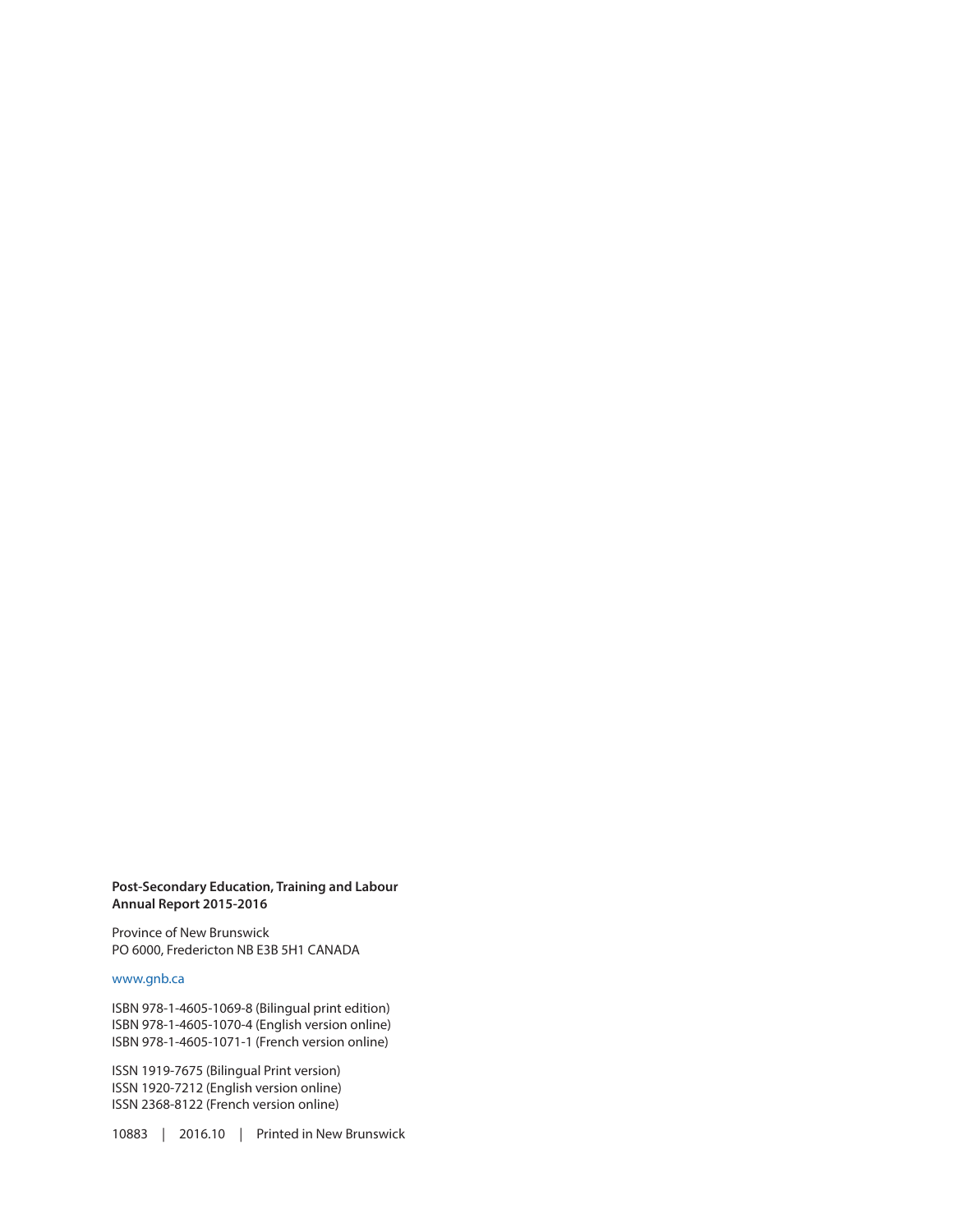### Transmittal letters

#### **From the Minister to the Lieutenant-Governor**

**The Honourable Jocelyne Roy-Vienneau Lieutenant-Governor of New Brunswick**

May it please your Honour:

It is my privilege to submit the Annual Report of the Department of Post-Secondary Education, Training and Labour, Province of New Brunswick, for the fiscal year April 1, 2015, to March 31, 2016.

Respectfully submitted,

Honourable Donald Arseneault Minister

#### **From the Deputy Minister to the Minister**

**Honourable Donald Arseneault Minister of Post-Secondary Education, Training and Labour**

Sir:

I am pleased to be able to present the Annual Report describing operations of the Department of Post-Secondary Education, Training and Labour for the fiscal year April 1, 2015, to March 31, 2016.

Respectfully submitted,

Jean-Marc Dupuis Deputy Minister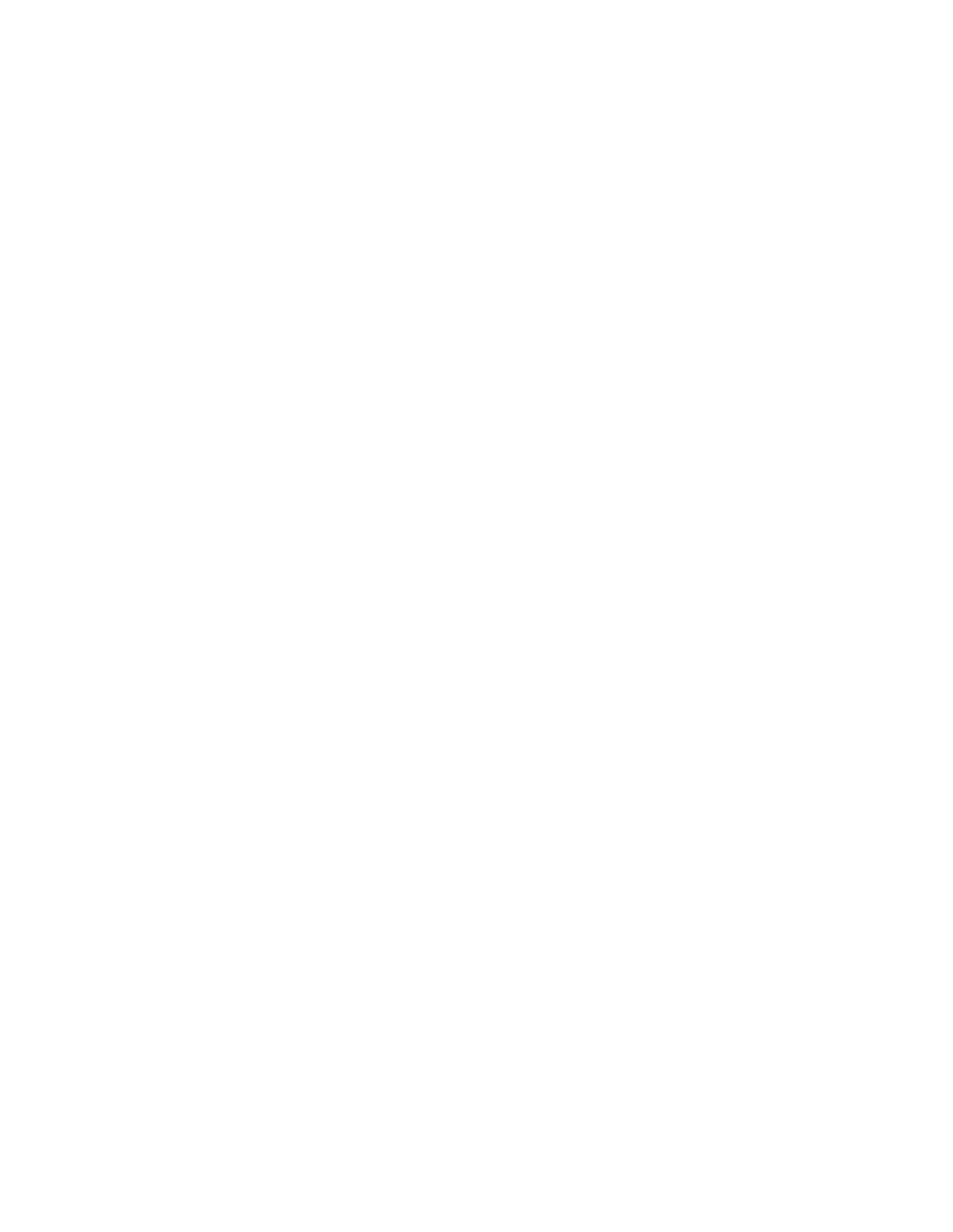# Table of contents

| Summary of recommendations from the Office of the Auditor General 27 |
|----------------------------------------------------------------------|
|                                                                      |
| Appendix A                                                           |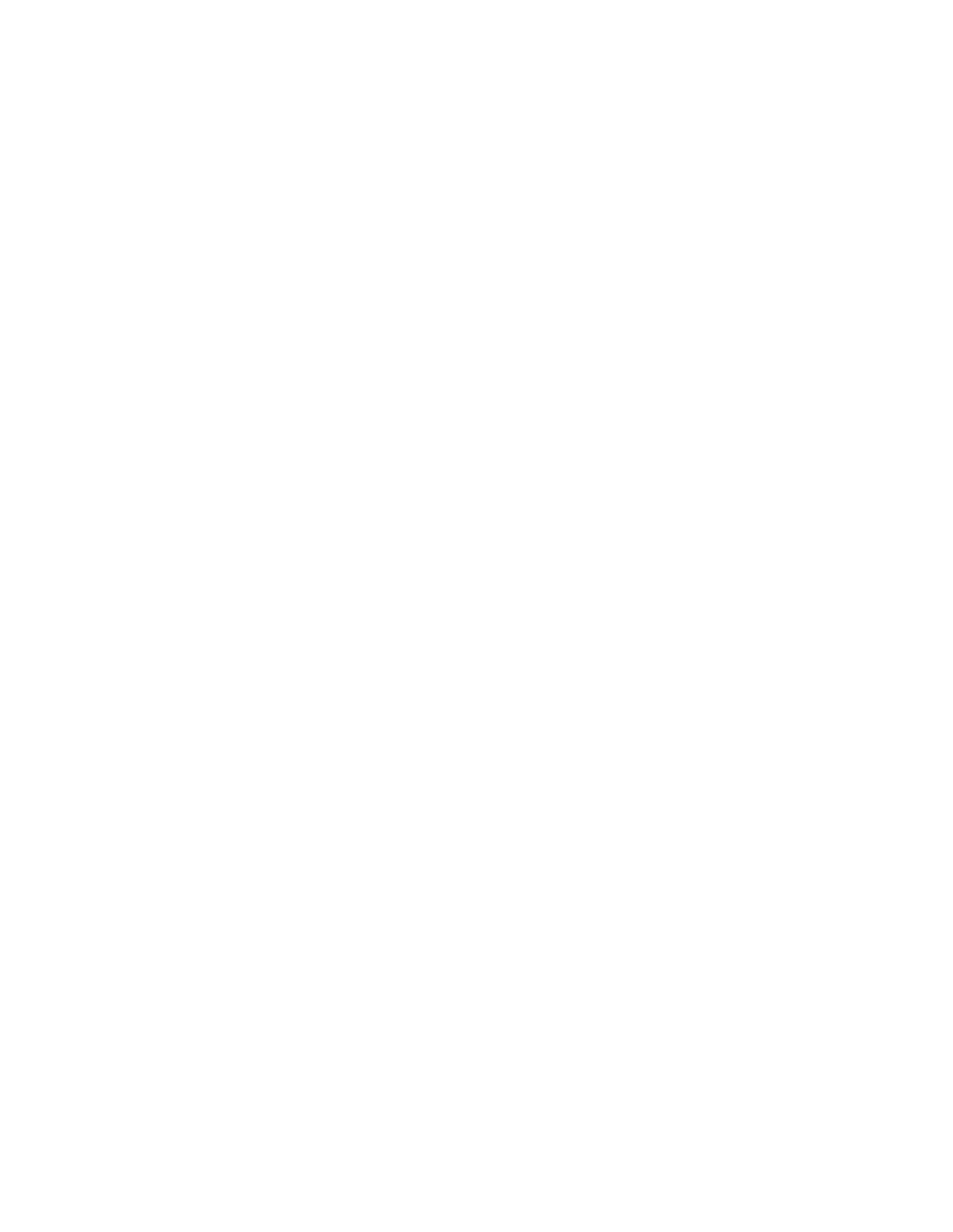# <span id="page-6-0"></span>Minister's message

The Department of Post-Secondary Education, Training and Labour plays a vital role in helping our government realize its priorities of job creation and economic growth through higher education, skills training and population growth.

The department's mandate is to cultivate a well-educated, highly skilled and productive workforce and population through innovative programs and services that contribute to a prosperous province.

Whether it is providing opportunities for students that need financial support to obtain a post-secondary education, giving young New Brunswickers the chance to gain on-thejob experience or helping someone enter the workforce for the first time, there is no question the work that this department is doing is having a positive and lasting impact on people's lives.

As we have reached the halfway point of our mandate, I think it is important to reflect not only on the opportunities that await us, but the accomplishments we have achieved together, including:

- Laying the groundwork for the free tuition program to help those that need it the most;
- Revitalizing the Student Employment and Experience Development Program to help more than 2,000 students receive work experience in their discipline; and
- Renewing the Youth Employment Fund program to help train young people and give them the skills they need to succeed in today's workforce.

Despite the positive efforts we are making together, our province continues to face challenges in terms of an aging population, youth out-migration and low birth rates. That is why we are working hard and making targeted efforts to reach as many New Brunswickers as possible while attracting newcomers to the province through a variety of outreach programs. In addition, our government will continue to work with stakeholders, including students, labour leaders, multicultural organizations and many more to ensure that we move forward together in the best way possible.

I thank our hardworking and dedicated staff for all that they do to make New Brunswick the best place to live, work and raise a family.

Honourable Donald Arseneault Minister of Post-Secondary Education, Training and Labour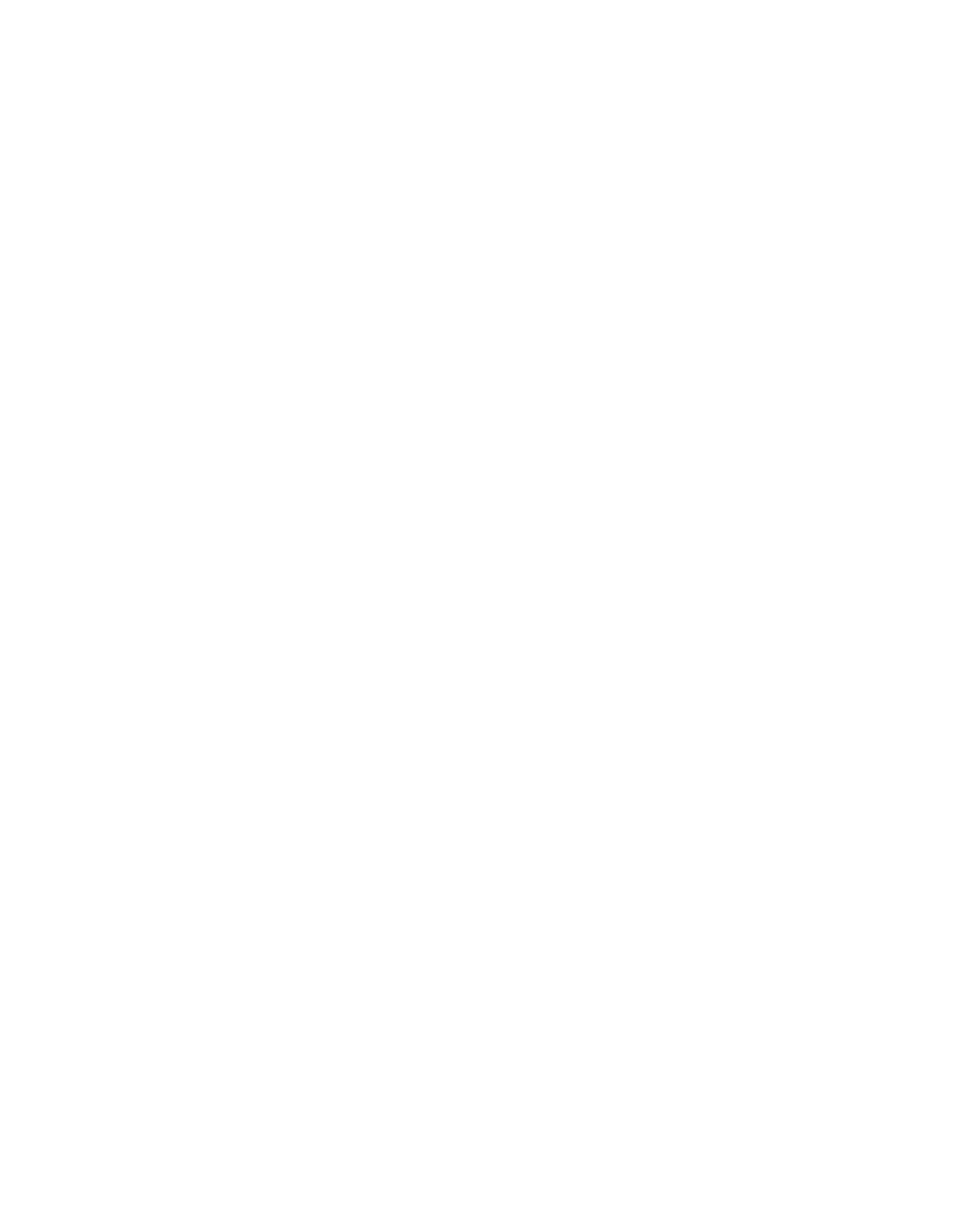# <span id="page-8-0"></span>Deputy Minister's message

Throughout the 2015-2016 fiscal year, the Department of Post-Secondary Education, Training and Labour accomplished a number of key goals and objectives to help give New Brunswickers the education, training and skills needed in a highly competitive 21st century workforce.

As the department's Deputy Minister, I am pleased with our continued success of a variety of longstanding programs and services. For the fiscal year in question, departmental staff worked hard to prepare a free tuition program for students attending a public university or college in New Brunswick, developed a revamped Student Employment Experience Development (SEED) program, that helped more than 2,000 students gain valuable experience with employers in their field of study, introduced a pilot project to keep several libraries across the province open every day of the week and hosted a national skills competition and collaborated with our regional partners on trades and training initiatives.

These are just some of the many key accomplishments realized during the past fiscal year. I am confident that the upcoming year will present itself with a number of opportunities for us to continue making New Brunswick one of the best places to work in a safe, diverse and inclusive environment.

There is no question that New Brunswick, as with any other province, will continue to face a number of challenges. But I am confident that we have the right team in place to move us forward for the benefit of all New Brunswickers.

I thank the staff of the Department of Post-Secondary Education, Training and Labour for their commitment to professionalism and service on behalf of the people of New Brunswick.

Jean-Marc Dupuis Deputy Minister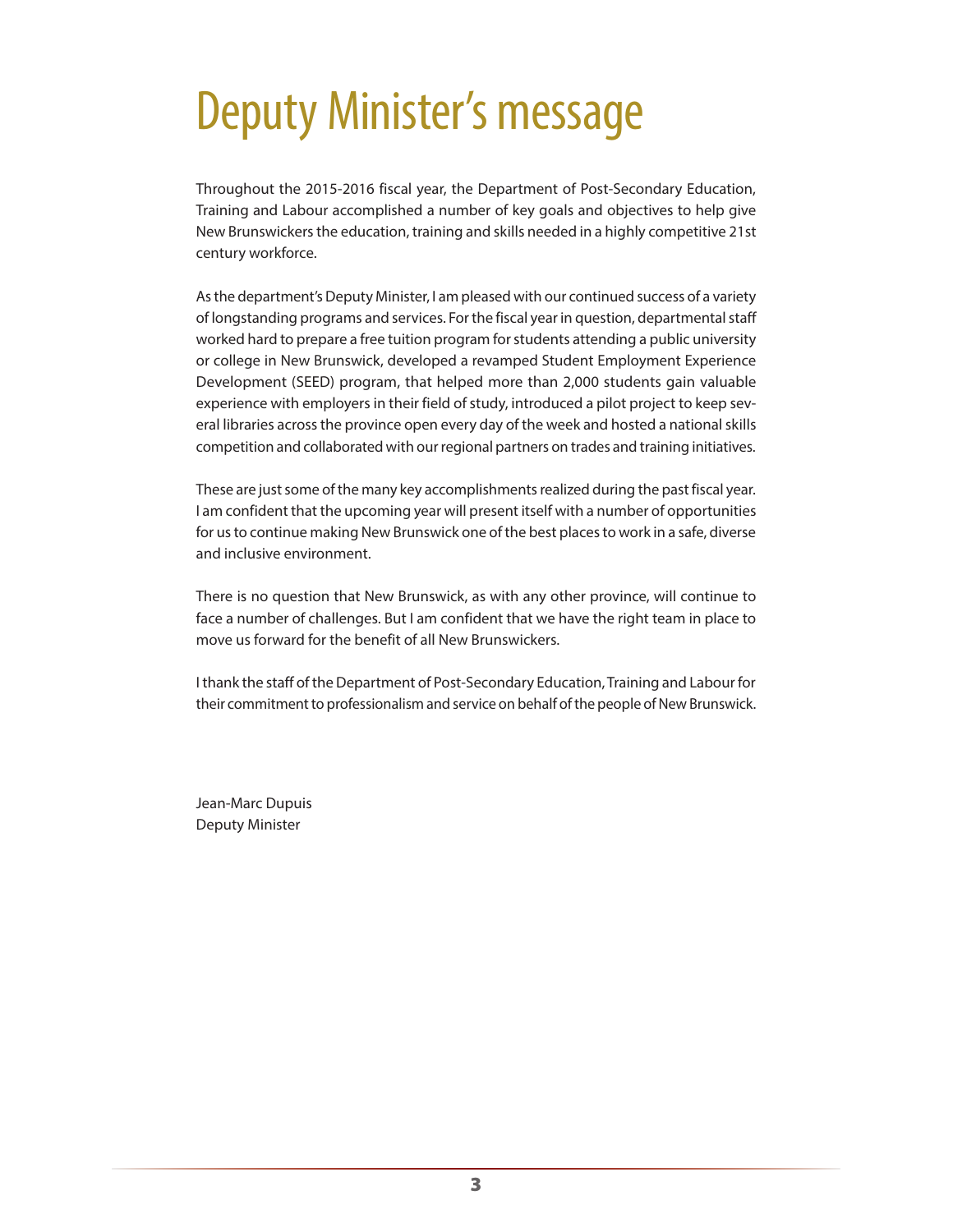# <span id="page-9-0"></span>**Highlights**

- The Industrial Relations Branch broadened the scope of its non-legislated, preventive mediation program to provide more conflict resolution services, such as mediation and facilitation, to the public sector. This initiative has been met with positive feedback from stakeholders.
- $\bullet$  The minimum wage will be increased to \$10.65 per hour from \$10.30 per hour on April 1, 2016.
- The department launched its province-wide Labour Market Information for Youth initiative, delivering labour market information presentations throughout the province in anglophone and francophone school districts to more than 2,000 high school students.
- There were 349,807 search sessions on NBjobs.ca with 32,313 job postings from April 1, 2015, to March 31, 2016. Between May 12, 2014, and March 31, 2015, there were 184,456 search sessions and 28,554 new job advertisements on the website. The website was launched in May 2014.
- An additional \$3 million was provided to publicly funded post-secondary education institutions to support the development and implementation of pilot programs and other initiatives to increase access for students, particularly from underrepresented groups such as First Nations and persons with disabilities.
- $\bullet$  The department administered \$153.8 million in student financial assistance to 12.720 students.
- The Employment and Continuous Learning Branch supported the stakeholder consultations and coordination required for the creation of the *New Brunswick Comprehensive Literacy Strategy*.
- This was the first full year of the delivery of the new Canada-NB Job Grant program. The Employment and Continuous Learning Branch regional staff delivered presentations to various stakeholders. Awareness and interest in the program contributed to positive results.
- $\bullet$  The number of active apprentices increased slightly. In 2015-2016, 4,323 apprentices were active compared to 4,228 in 2014-2015.
- New Brunswick Public Library Services was the recipient of the Canadian National Institute for the Blind New Brunswick Outstanding Partnership Award in recognition of its commitment and leadership in the area of accessible library services.
- The number of visits to public libraries increased by 180,961 or 9.5 per cent from the 2014-2015 fiscal year (1,901,714 compared to 2,082,675 in 2015-2016).
- The Population Growth Division helped to develop and implement the provincial response to the influx of 1,225 Syrian refugees between Nov. 4, 2015, and March 31, 2016. In comparison, Nova Scotia resettled 833 refugees, Prince Edward Island, 197, and Newfoundland and Labrador, 230, during the same period. New Brunswick welcomed 49 per cent of the Syrian refugees across Atlantic Canada during that period.
- According to Statistics Canada, the 2013 retention rate of immigrants in the province was 72.4 per cent, compared to 69.8 per cent for 2012.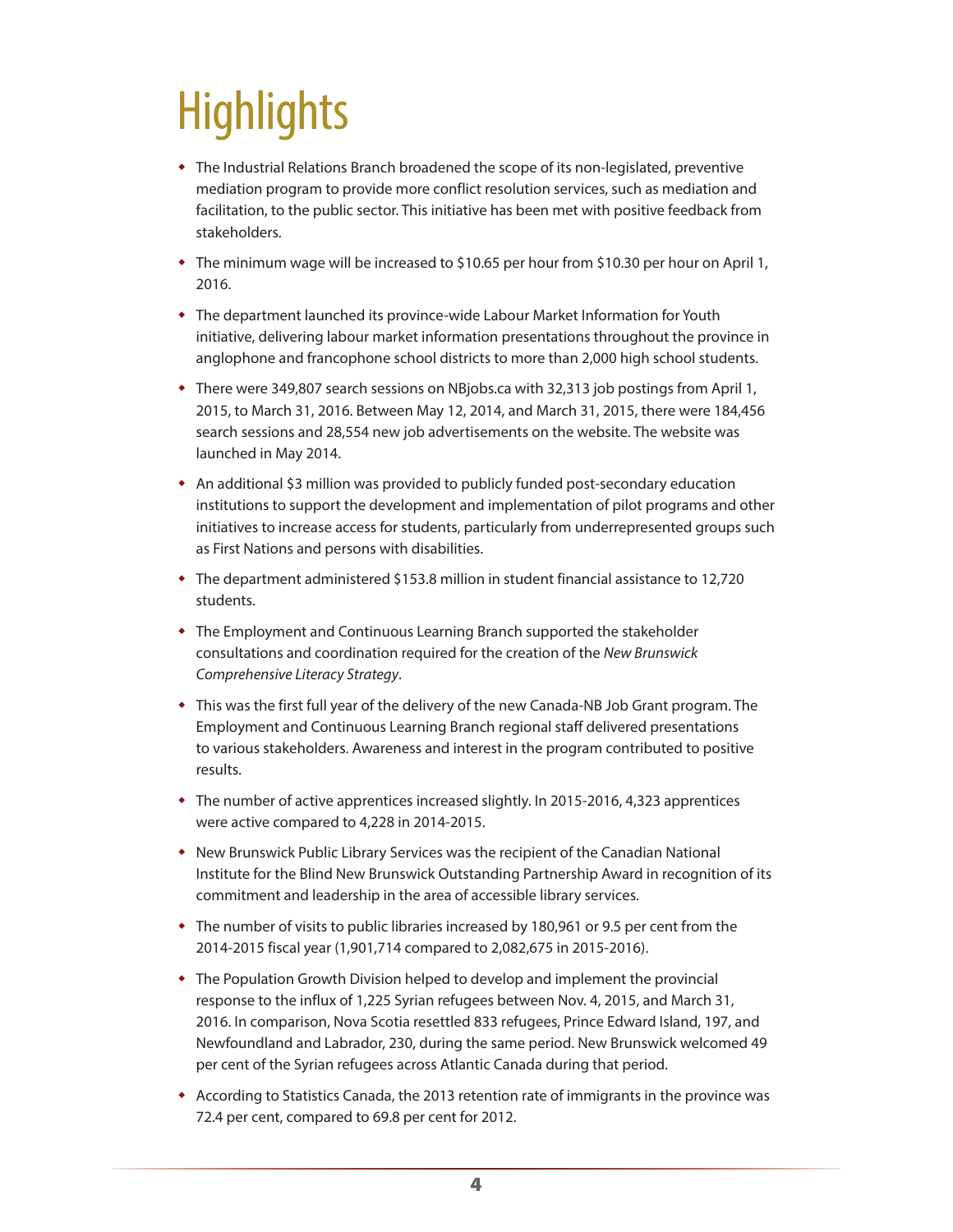# <span id="page-10-0"></span>Performance measures

### Strategic priorities

#### **Strategy management**

The **Government of New Brunswick (GNB)** uses a formal management system built on leading business practices to develop, communicate and review strategy. This process provides the public service with a proven methodology to execute strategy and continuously drive improvement.

The development of the strategy, using the formal management system, starts with a strategic vision of *Moving New Brunswick Forward*. This vision is anchored in four strategic themes which include:

• *More jobs* – Creating the best environment for jobs to be generated by New Brunswickers, by businesses, by their ideas, by their entrepreneurial spirit, and by their hard work. This includes providing seamless sup-

port to businesses, leveraging new technologies and innovation by supporting research and development, and developing a skilled workforce by improving literacy and education.

- *Fiscal responsibility* Getting New Brunswick's fiscal house in order through a balanced approach to decrease costs and increase revenues.
- *Best place to raise a family* Designing social programs to make life more affordable and make New Brunswick the best place to raise family.
- *Smarter government* Providing taxpayers with better value for their money by transforming the culture of government by eliminating waste and duplication, adopting new innovations in technology to improve services and savings and improving accountability measures.

| <b>More jobs</b>                           | <b>Measures</b>                                                         |
|--------------------------------------------|-------------------------------------------------------------------------|
| Support/develop the workforce.             | Percentage of employment action plans closed with an employment result. |
| <b>Fiscal responsibility</b>               | <b>Measures</b>                                                         |
| Achieve sustainable budget.                | Ratio of actual to budgeted expenditures.                               |
| <b>Best place to raise a family</b>        | <b>Measures</b>                                                         |
| Fairer access to government services.      | Number of New Brunswick children with a library card.                   |
| <b>Smarter government</b>                  | <b>Measures</b>                                                         |
| Drive a culture of continuous improvement. | Dollars saved per continuous improvement.                               |

### Performance measures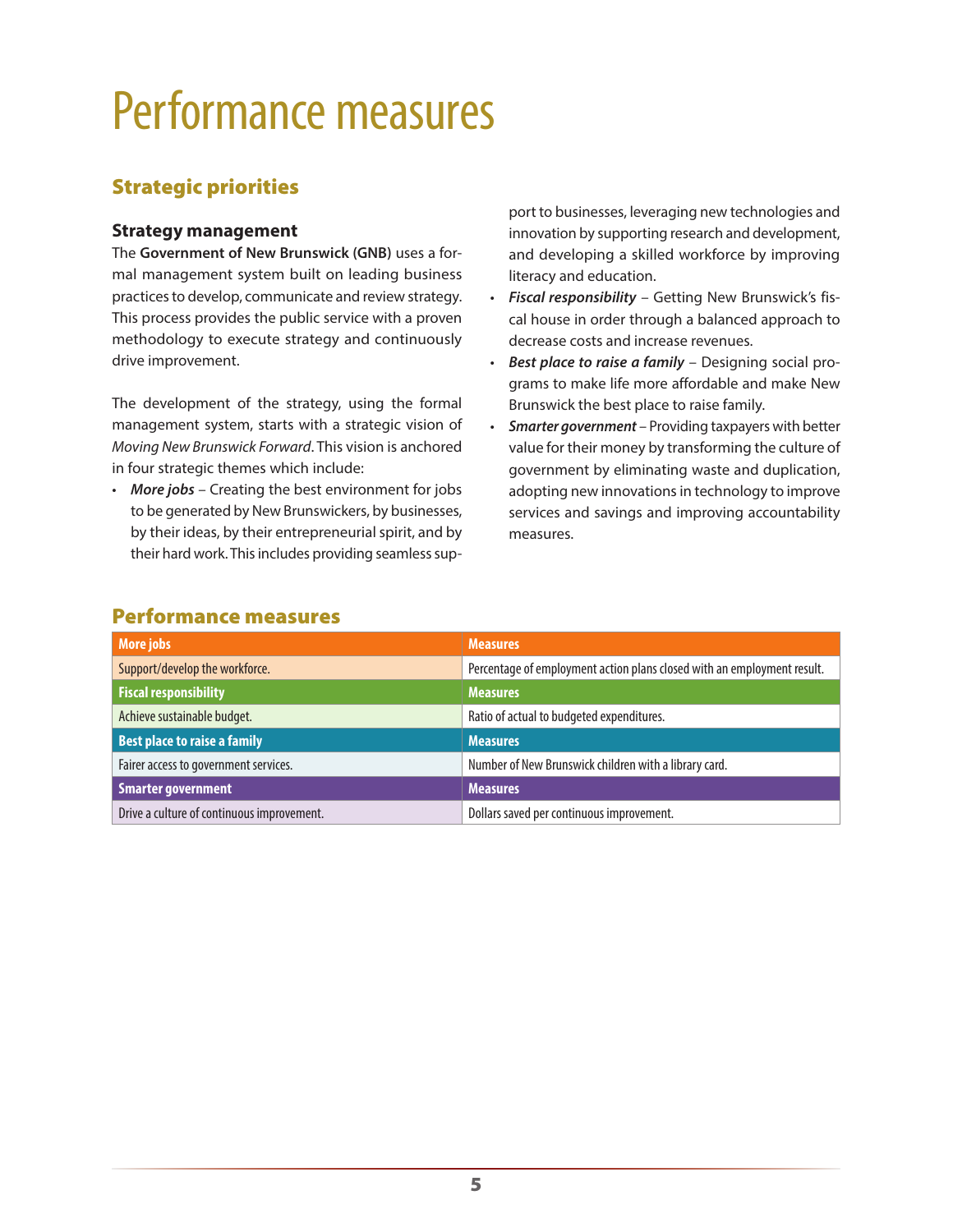### More jobs

#### **Objective of the measure**

Support/develop the workforce.

#### **Measure**

Percentage of employment action plans closed with an employed result.

#### **Description of measure**

This is the percentage of clients who have established an employment action plan with an employment counsellor or a third-party service provider and had their action plan closed because they were either employed or self-employed.



#### **Overall performance**

At the end of 2015-2016, 76 per cent of action plans were closed with an employed result.

| <b>Baseline: 78%</b>                                                                                                                                                                                                                                                                                                                                                                                                                                                                       |     |
|--------------------------------------------------------------------------------------------------------------------------------------------------------------------------------------------------------------------------------------------------------------------------------------------------------------------------------------------------------------------------------------------------------------------------------------------------------------------------------------------|-----|
| Actual:                                                                                                                                                                                                                                                                                                                                                                                                                                                                                    | 76% |
| $\blacksquare$ $\blacksquare$ $\blacksquare$ $\blacksquare$ $\blacksquare$ $\blacksquare$ $\blacksquare$ $\blacksquare$ $\blacksquare$ $\blacksquare$ $\blacksquare$ $\blacksquare$ $\blacksquare$ $\blacksquare$ $\blacksquare$ $\blacksquare$ $\blacksquare$ $\blacksquare$ $\blacksquare$ $\blacksquare$ $\blacksquare$ $\blacksquare$ $\blacksquare$ $\blacksquare$ $\blacksquare$ $\blacksquare$ $\blacksquare$ $\blacksquare$ $\blacksquare$ $\blacksquare$ $\blacksquare$ $\blacks$ | 80% |

#### **Why do we measure this?**

Interventions supported through the Employment and Continuous Learning Services Branch aim to align programs, services, resources and learning opportunities so that the needs of clients and the labour market are met.

Employment and continuous learning programs provide the professional and financial support necessary for individuals who require the additional support to become attached to the labour force. Based on the results of an initial employability assessment, an employment action plan is developed with clients. The purpose of the plan is to help job seekers in career decision-making, planning and preparing for work and job searches.

#### **What initiatives or projects were undertaken in the reporting year to achieve the outcome?**

The following activities were undertaken to achieve the outcomes noted above:

- Developed innovative programs which support labour force attachment.
- Fostered strong linkages with businesses and the communities through events coordinated at the regional level.
- Increased work with clients from the Department of Social Development, persons with a disability, youth and members of First Nations communities.
- Continued delivery of employment services by regional delivery teams and third-party contracted service providers.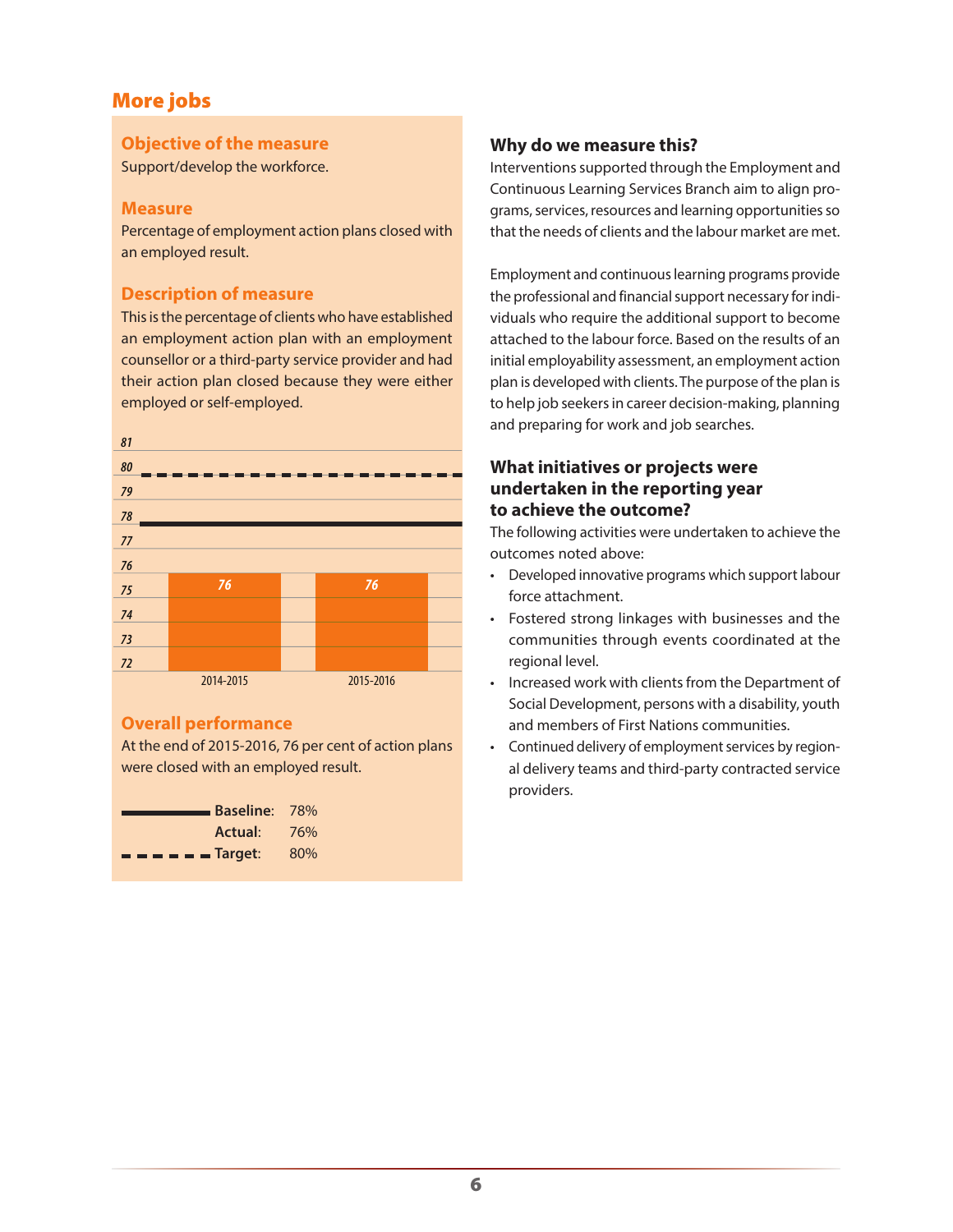### Fiscal responsibility

#### **Objective of the measure**

Achieve sustainable budget.

#### **Measure**

Ratio of actual to budgeted expenditures.

#### **Description of measure**

The ratio measures whether the department is adhering to the expense budget that it tabled at the beginning of the fiscal year. The ratio will exceed 100 per cent when spending is over-budget and will be less than 100 per cent when spending is under-budget.



#### **Overall performance**

The department set its 2015-2016 gross budget figure at \$614,879,950. Actual expenditures totalled \$616,030,383, for a variance to budget (over-expenditure) of \$1,150,433.

The variance was primarily due to increased demand in client-driven employment, community adult learning and apprenticeship programs. The department performed ongoing monitoring of expenses throughout the year to take corrective action when possible.

| Baseline: 100.0%                                                                                                                                                                                                                                                                                                                                                                                                                                                                           |        |
|--------------------------------------------------------------------------------------------------------------------------------------------------------------------------------------------------------------------------------------------------------------------------------------------------------------------------------------------------------------------------------------------------------------------------------------------------------------------------------------------|--------|
| <b>Actual:</b> 100.2%                                                                                                                                                                                                                                                                                                                                                                                                                                                                      |        |
| $\blacksquare$ $\blacksquare$ $\blacksquare$ $\blacksquare$ $\blacksquare$ $\blacksquare$ $\blacksquare$ $\blacksquare$ $\blacksquare$ $\blacksquare$ $\blacksquare$ $\blacksquare$ $\blacksquare$ $\blacksquare$ $\blacksquare$ $\blacksquare$ $\blacksquare$ $\blacksquare$ $\blacksquare$ $\blacksquare$ $\blacksquare$ $\blacksquare$ $\blacksquare$ $\blacksquare$ $\blacksquare$ $\blacksquare$ $\blacksquare$ $\blacksquare$ $\blacksquare$ $\blacksquare$ $\blacksquare$ $\blacks$ | 100.0% |

#### **Why do we measure this?**

New Brunswickers want assurances that their tax dollars add value and are spent appropriately. To ensure sustainable budgets during the long-term, departments need to provide programs and services to New Brunswickers while ensuring they function within their budgets.

#### **What initiatives or projects were undertaken in the reporting year to achieve the outcome?**

To achieve this target, the department completed the following project:

• Ongoing monitoring of expenses.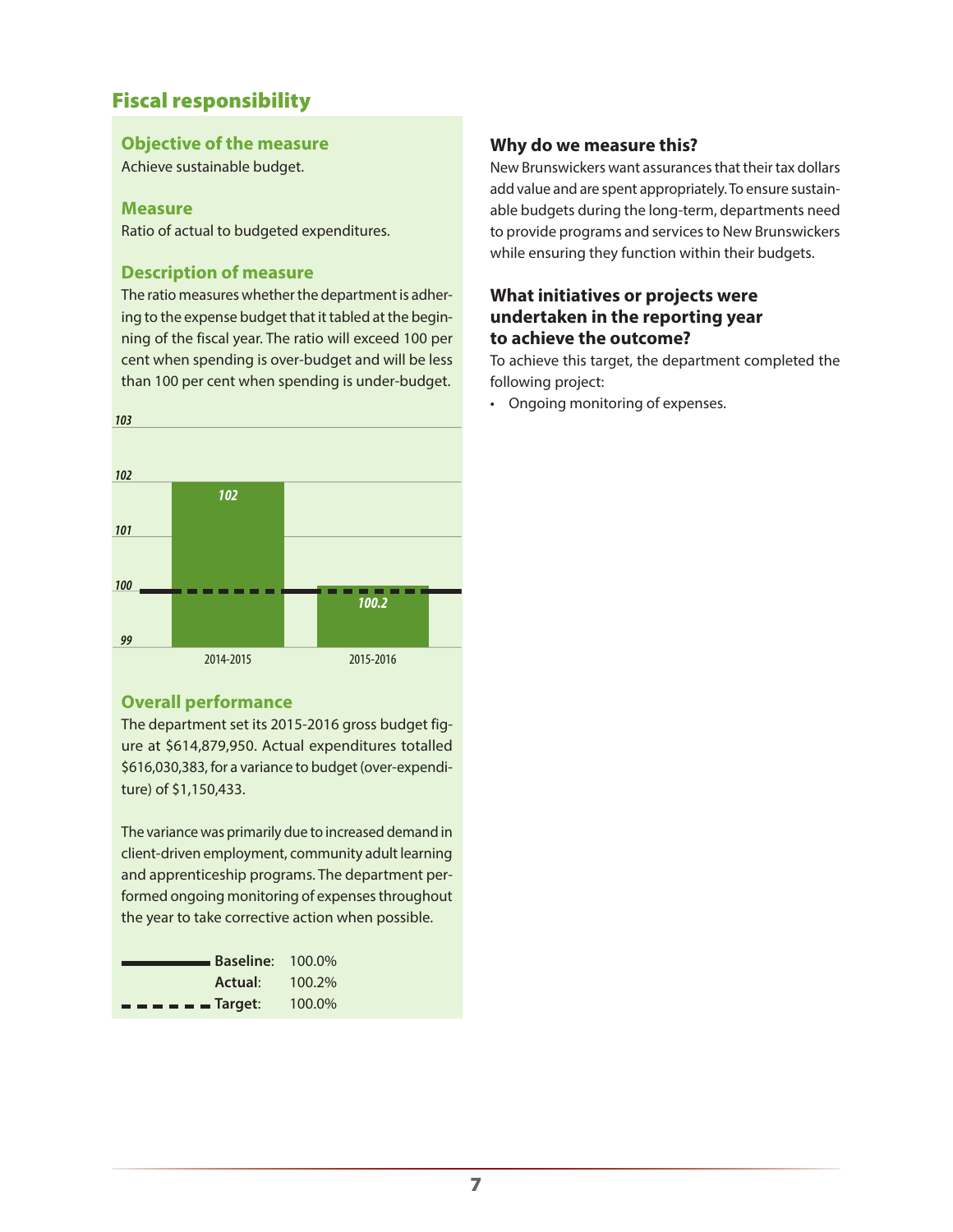### Best place to raise a family

#### **Objective of the measure**

Fairer access to government services.

#### **Measure**

Number of children with a library card.

#### **Description of measure**

The number of children 12 years old and younger who have a public library card.





#### **Overall performance**

Trend analysis of children getting a library card shows an average of 377 new memberships monthly between January 2013 and April 2015.

| <b>Baseline</b> : 41,259 <b>Baseline</b>                                                                                                                                                                                                                                                                                                                                                                                                                                                   |        |
|--------------------------------------------------------------------------------------------------------------------------------------------------------------------------------------------------------------------------------------------------------------------------------------------------------------------------------------------------------------------------------------------------------------------------------------------------------------------------------------------|--------|
| <b>Actual:</b> 46,423                                                                                                                                                                                                                                                                                                                                                                                                                                                                      |        |
| $\blacksquare$ $\blacksquare$ $\blacksquare$ $\blacksquare$ $\blacksquare$ $\blacksquare$ $\blacksquare$ $\blacksquare$ $\blacksquare$ $\blacksquare$ $\blacksquare$ $\blacksquare$ $\blacksquare$ $\blacksquare$ $\blacksquare$ $\blacksquare$ $\blacksquare$ $\blacksquare$ $\blacksquare$ $\blacksquare$ $\blacksquare$ $\blacksquare$ $\blacksquare$ $\blacksquare$ $\blacksquare$ $\blacksquare$ $\blacksquare$ $\blacksquare$ $\blacksquare$ $\blacksquare$ $\blacksquare$ $\blacks$ | 43,323 |

#### **Why do we measure this?**

Reporting on the number of juvenile memberships indicates the value families place on reading, literacy and lifelong learning. A library card membership is required to borrow reading material, to access online library services and to use computers in the library.

#### **What initiatives or projects were undertaken in the reporting year to achieve the outcome?**

Some of the activities undertaken to increase the number of children 12 and younger with a library card included:

- Eliminated fines on juvenile library cards.
- Continued the development and delivery of library programs targeted to children both inside and outside the library.
- Continued partnerships with the education sector and literacy organizations to promote public library services offered to children.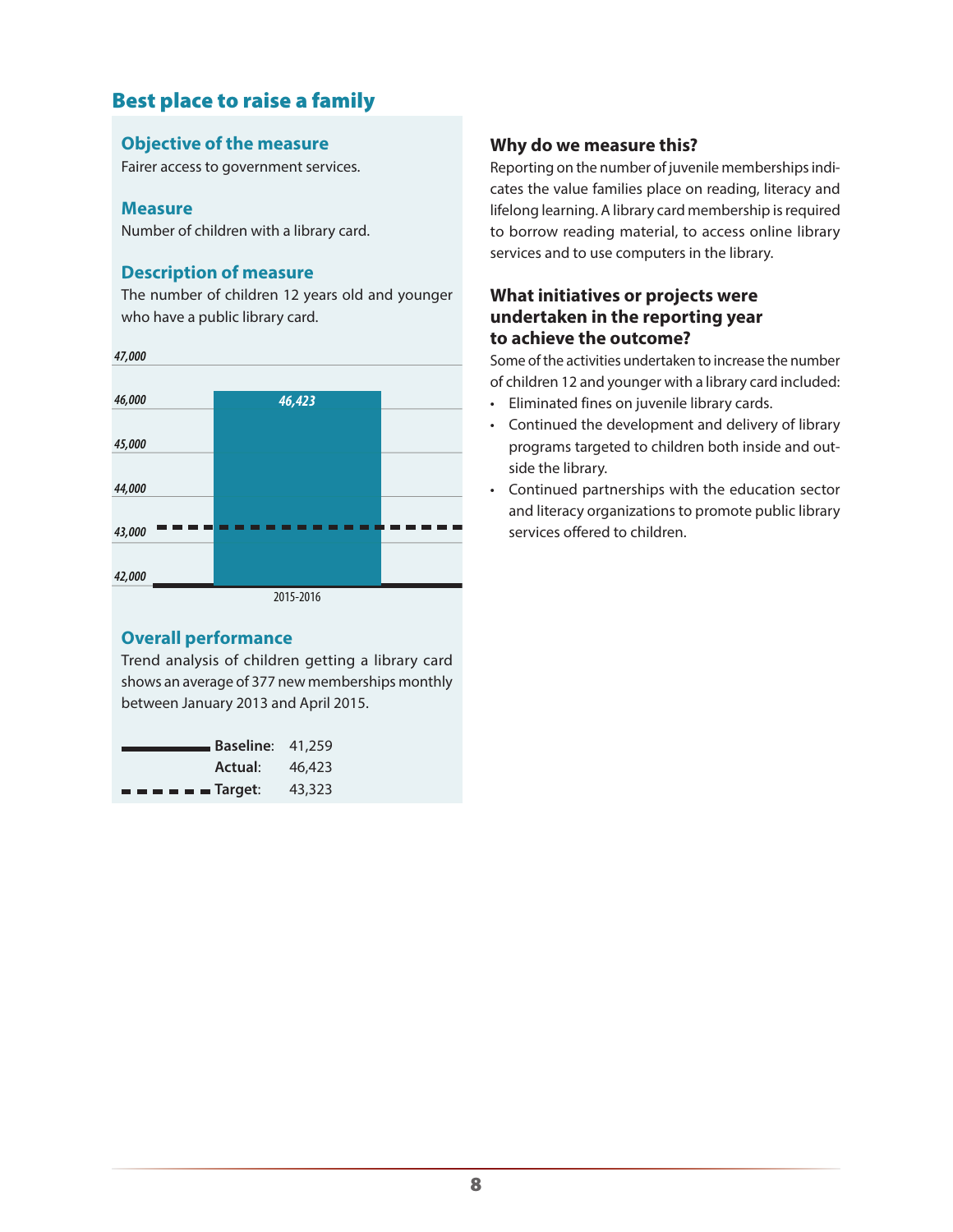### Smarter government

#### **Objective of the measure**

Drive a culture of Continuous Improvement initiatives.

#### **Measure**

Dollars saved per Continuous Improvement initiatives.

#### **Description of measure**

This measure targets savings (including revenue generation activities, hard or soft cost avoidance and hard or soft cost reduction) resulting from Lean Six Sigma projects and related Continuous Improvement initiatives.



#### **Overall performance**

By the end of 2015-2016, the department realized \$358,812 in savings or increased cash flow through formalized Continuous Improvement initiatives.

| Actual:                                                                                                                                                                                                                                                                                                                                                                                                                                                                                    | \$358,812 |
|--------------------------------------------------------------------------------------------------------------------------------------------------------------------------------------------------------------------------------------------------------------------------------------------------------------------------------------------------------------------------------------------------------------------------------------------------------------------------------------------|-----------|
| $\blacksquare$ $\blacksquare$ $\blacksquare$ $\blacksquare$ $\blacksquare$ $\blacksquare$ $\blacksquare$ $\blacksquare$ $\blacksquare$ $\blacksquare$ $\blacksquare$ $\blacksquare$ $\blacksquare$ $\blacksquare$ $\blacksquare$ $\blacksquare$ $\blacksquare$ $\blacksquare$ $\blacksquare$ $\blacksquare$ $\blacksquare$ $\blacksquare$ $\blacksquare$ $\blacksquare$ $\blacksquare$ $\blacksquare$ $\blacksquare$ $\blacksquare$ $\blacksquare$ $\blacksquare$ $\blacksquare$ $\blacks$ | \$778,124 |

#### **Why do we measure this?**

Measuring the progress on the department's Process Improvement initiatives indicates how well the department is doing in eliminating and controlling costs by managing smarter through increased efficiencies.

#### **What initiatives or projects were undertaken in the reporting year to achieve the outcome?**

There was a significant emphasis on Strategic Program Review activities that diverted efforts from Continuous Improvement initiatives. Savings achieved were primarily based on the following activities:

- About 150 staff were trained in Waste Walks and saved more than \$185,000.
- Finding efficiencies in the training and employment support program for persons with disability while improving customer service.
- Language testing services determine how to improve or maintain services to clients with reduced resources.
- Student financial services finding efficiencies to allow for improved customer service.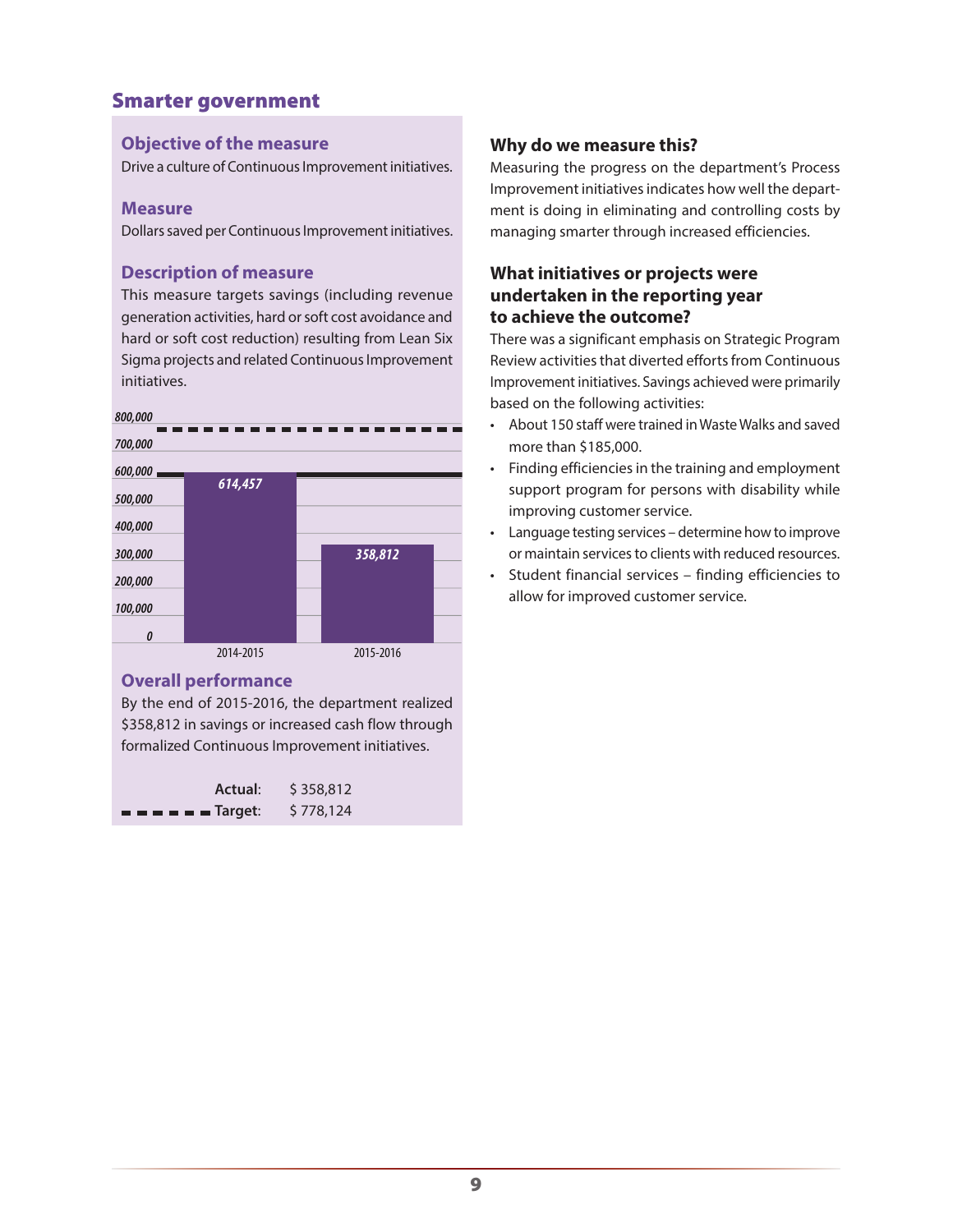# <span id="page-15-0"></span>Overview of departmental operations

#### **Mission:**

The mission of the Department of Post-Secondary Education, Training and Labour is three-fold: people, skills and jobs. The department empowers people with the skills and knowledge to succeed in New Brunswick as a place to live, learn and work in a fair, safe and inclusive environment.

#### **Vision:**

The vision of the department is a prosperous New Brunswick where post-secondary educational institutions, businesses and government collaborate to encourage innovation, diversity and employment opportunity.

### **Goal:**

The goal of the department is for a future where:

- New Brunswickers know where the job opportunities are and know the department's training and programs are aligned to meet these needs.
- Opportunities are provided to youth to stay in or return to New Brunswick.
- New Brunswick has grown its population and increased the workforce participation rate of all New Brunswickers.
- The department has stronger relationships with multi-sectorial partners with clear roles and expectations.
- The department is aligned, focused and accountable with strong leadership and a team that embraces change.
- Department employees are confident about their ability to influence the future of New Brunswick.

#### **Key Results areas:**

- People
	- Stimulate growth and diversity in our population.
	- Invest in our youth population.
	- Ensure labour policy and legislation are progressive.
- Skills
	- Improve literacy and essential skills.
	- Accelerate training and education opportunities.
	- Enhance experiential learning opportunities.
- Jobs
	- Create opportunities for all New Brunswickers.
	- Connect people to jobs and jobs to people.
	- Invest in employment programs and services.

(Source: *Strategic Plan 2015-2018*, Department of Post-Secondary Education, Training and Labour, Page 9)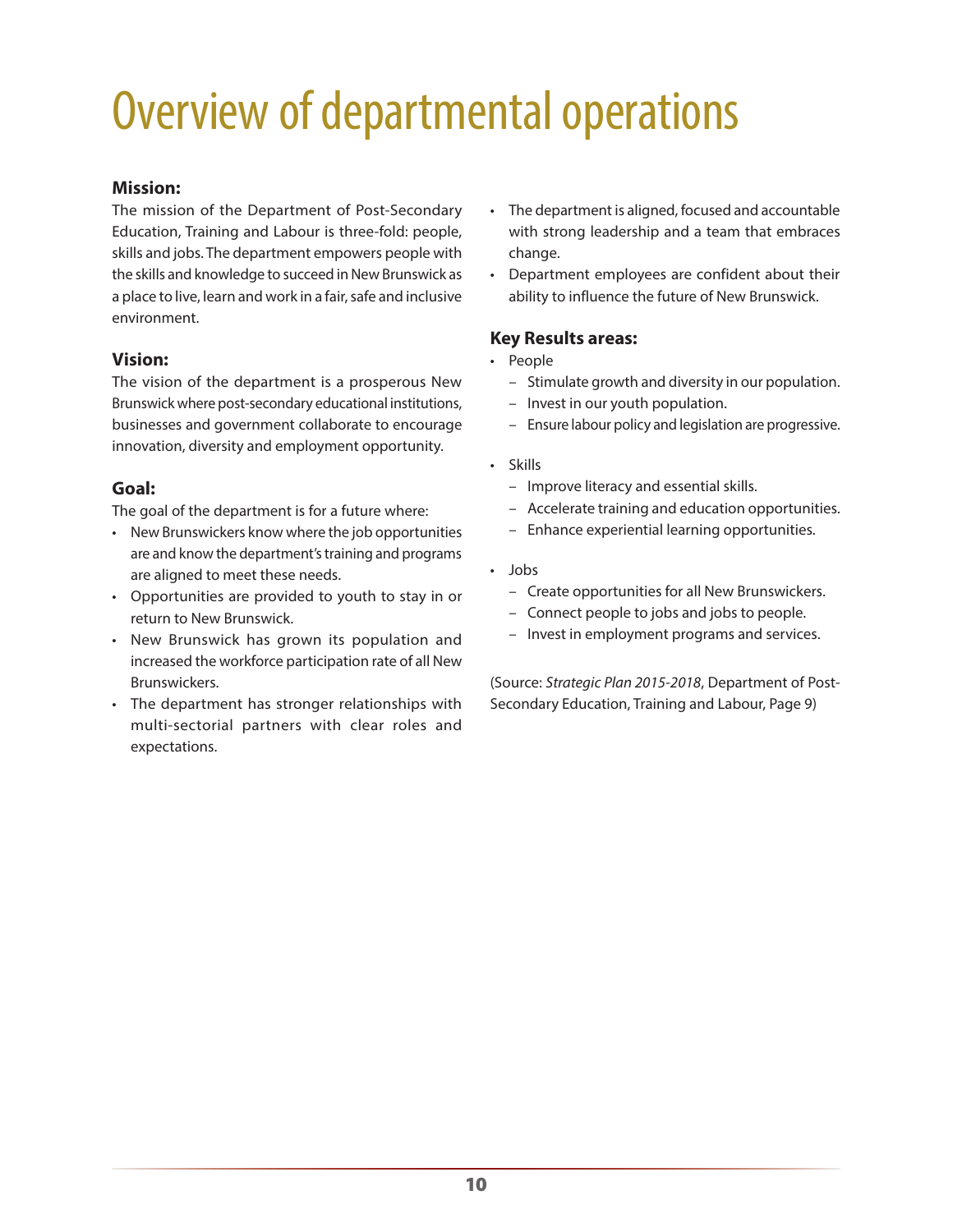## High-level organizational chart



### Divisions overviews and highlights

#### **Labour and Policy Division**

The **Labour and Policy Division** is mandated to provide services to the public through the administration of various acts and regulations for which the department is responsible. The division also supports the department through policy, ensuring consistency with government priorities and activities; research and analysis, including labour market information and program evaluations; labour market forecasts; environmental scans; and legislative and regulatory services.

The **New Brunswick Human Rights Commission** and the **Workers' Compensation Appeals Tribunal** reports administratively to the Minister through the assistant deputy minister of the Labour and Policy Division. Through the Assistant Deputy Minister's Office, the division also plays a key role in supporting appropriate partnership and dialogue with WorkSafeNB and industry stakeholders as it pertains to the development of legislative, regulatory and policy initiatives related to occupational health and safety workers' compensation. They release annual reports separate from the department.

The division consists of the Workplace Services (Industrial Relations and Employment Standards) Branch, Advocates' Services (Workers' Advocates and Employers' Advocates) and Strategic Services.

The **Workplace Services (Industrial Relations) Branch** facilitates relations between labour and management in the private and quasi-public sectors by providing neutral third-party assistance and preventive mediation services. It provides third-party assistance to the parties to help them overcome impasses during negotiations through the appointment of a conciliation officer, mediation officer, conciliation board, arbitration board or a combination thereof. It also provides preventive mediation services to promote healthy labour relations between the parties while a collective agreement is in force. The branch administers the *Industrial Relations Act* and its regulations by promoting labour management relations in the unionized private and quasi-public sectors of the province.

#### **HIGHLIGHTS**

- *Twenty-one labour disputes were settled with the intervention of the branch. The disputes occurred during the negotiation of collective agreements.*
- *Twenty-nine labour disputes were settled before strike or lockout action, and one of which resulted in a work stoppage.*
- *Twenty-one rights arbitrators were appointed and 33 grievances were mediated.*
- *The branch provided conciliation services in three disputes in the public sector.*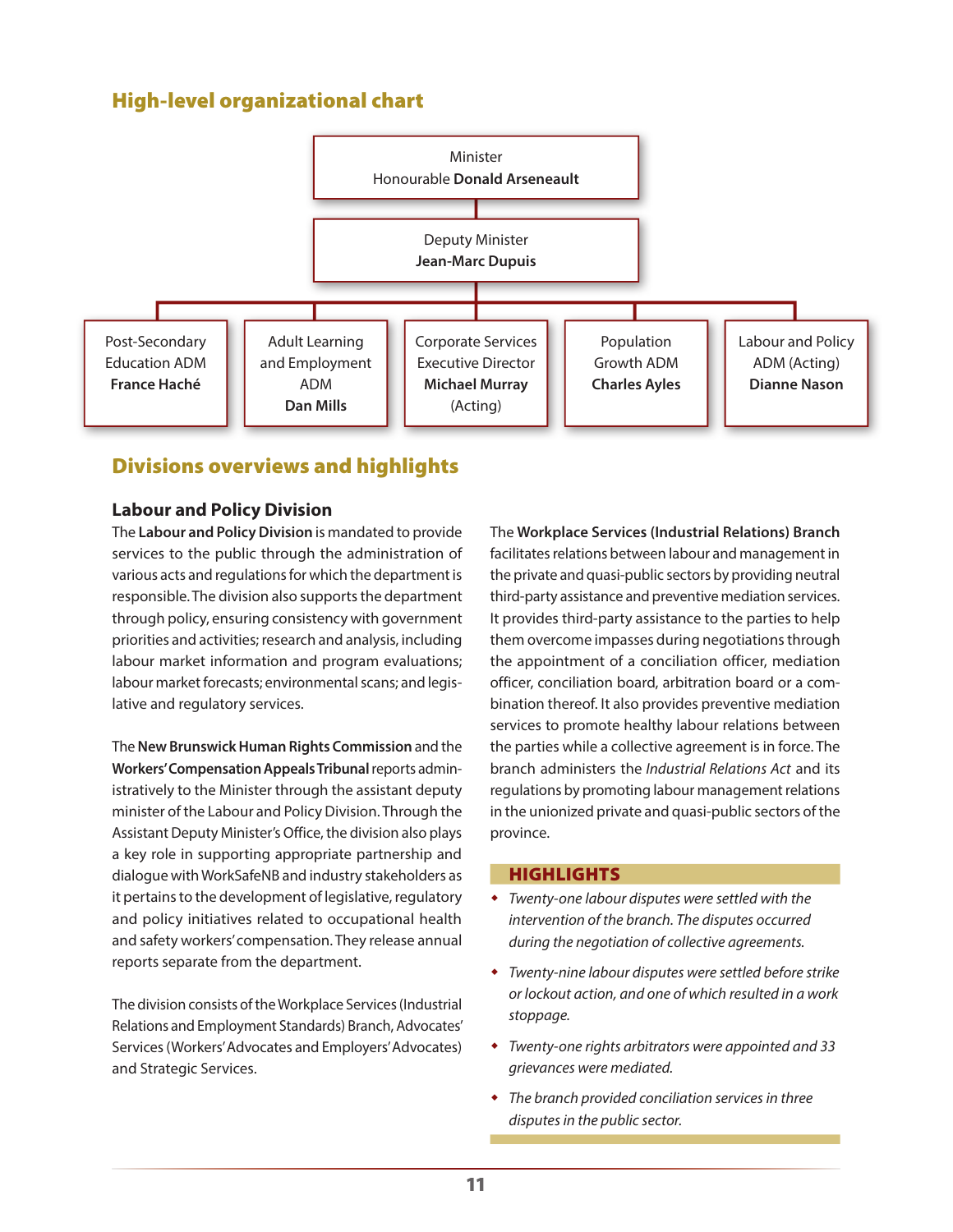The **Workplace Services (Employment Standards) Branch** promotes, oversees and enforces the *Employment Standards Act* and its regulations. The Act, which applies to all provincially regulated employee-employer relationships, specifies the minimum standards of employment, such as minimum wage, overtime rates, hours of work, vacation pay as well as paid public holidays. The branch is responsible for representing the director at hearings before the New Brunswick Labour and Employment Board. A significant piece of the mandate is to raise awareness and educate employers, employees and students about their rights and responsibilities vis-à-vis the legislation. The staff conducts numerous educational sessions throughout the province to encourage better awareness of the Act.

| Fiscal year | Number of<br>information sessions | Number of<br><i>inquiries</i> | <b>Formal complaints</b><br>investigated | Moneys recovered for<br>employees |
|-------------|-----------------------------------|-------------------------------|------------------------------------------|-----------------------------------|
| 2015-2016   |                                   | 12,984                        | 903                                      | \$829,783                         |
| 2014-2015   | 130                               | 13,595                        | 803                                      | \$533,446                         |

#### **Employment Standards activity**

#### **HIGHLIGHTS**

- *The minimum wage will be increased to \$10.65 per hour from \$10.30 per hour on April 1, 2016.*
- *Two-hundred eleven information sessions were held on the basics of the* Employment Standards Act*. They were provided to students in public schools and post-secondary institutions.*
- *The branch responded to 12,984 inquiries about employment-related concerns.*
- *The branch investigated 903 formal complaints.*

The **Advocates Services (Workers' Advocates) Branch** is mandated under the *Workers' Compensation Act* to help injured workers and their dependants on matters related to claims for workers' compensation. Advocates help by providing information, advice and, when appropriate, representation at appeal hearings. The branch ensures appropriate workers' compensation and occupational health and safety legislation enforcement.

#### **HIGHLIGHTS**

- *There were 556 new cases, 406 cases closed and 740 active cases.*
- *Advocates represented clients at 158 hearings before the Workers' Compensation Appeals Tribunal.*

The **Advocates Services (Employers' Advocates) Branch** helps employers with workers' compensation matters through communication and consultation, it also provides engaged learning opportunities. The branch provides employers with specialized advice and representation on workers' compensation issues before WorkSafeNB. It provides specialized advice to employers on all aspects of workers' compensation and its governing legislation.

#### **HIGHLIGHTS**

- *There were 654 active cases and 292 closed cases.*
- *Advocates represented clients at 77 hearings before the Workers' Compensation Appeals Tribunal.*

The **Strategic Services Branch** develops effective and strategic policy and research responses to a range of priorities and issues. It also supports the department in decision-making and policy development through research, evaluation and analysis. The branch leads and supports policy development; develops labour market information; ensures the department meets its obligations under the *Right to Information and Protection of Privacy Act*; ensures GNB meets its obligations under international labour and human rights conventions; and ensures GNB addresses the obligations related to labour mobility outlined in chapter 7 of the *Agreement on Internal Trade*.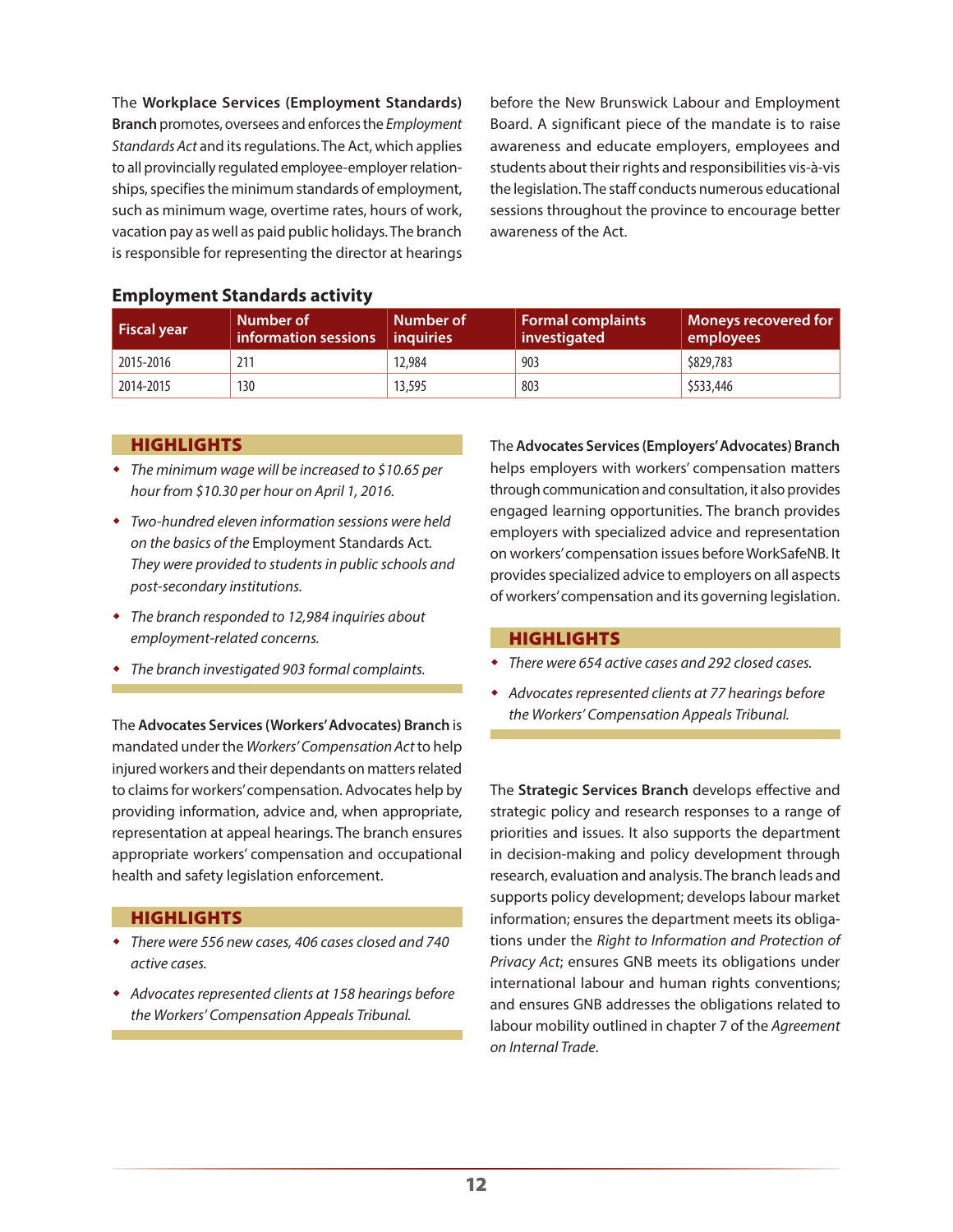#### **HIGHLIGHTS**

- *The department launched its province-wide Labour Market Information for Youth initiative, delivering labour market information presentations throughout the province in anglophone and francophone school districts to 2,021 high school students.*
- *The department completed nine evaluation projects related to the employment programs and services to ensure they met the needs of the labour market.*
- *Phase II of the comprehensive review of workers' compensation legislation began in July 2015. Subject matters included:*
	- *– governance structure (board membership and mandates for WorkSafeNB);*
	- *– examination of the role and functions of workers' and employers' advocates; and*
	- *– review of section 38 of the* Workers' Compensation Act*.*

#### **Post-Secondary Education Division**

The **Post-Secondary Education Division** has the responsibility for overseeing the post-secondary education system, including public and private universities and colleges, the delivery of student financial assistance programs and the operation of the New Brunswick College of Craft and Design. The division provides funding to public institutions and works closely with them to further priority research and student-centred initiatives relating to broadening access to post-secondary education, developing experiential learning opportunities, ensuring successful pathways to graduations and facilitating credit transfers among public institutions.

The division consists of the Post-Secondary Affairs and University Relations Branch, the Research and Strategic Initiatives Branch, the Student Financial Services Branch and the New Brunswick College of Craft and Design.

The **Post-Secondary Affairs and University Relations Branch** promotes post-secondary education in the province through working with post-secondary institutions. There are three main units within the branch: University Relations, College Relations and Private Occupational Training. The branch provides advice and guidance on the administration of the yearly funding to public universities through the Maritime Provinces Higher Education

Commission. It fulfils statutory and regulatory obligations under the *Degree Granting Act*. It supports and advises the Minister to fulfil government's responsibilities under the *New Brunswick Community College Act*. It is responsible for the administration of the *Private Occupational Training Act*. In 2015-2016, 47 private colleges were registered, covering 3,128 students.

#### **HIGHLIGHTS**

- *GNB invested \$91.1 million in the operations of the two community colleges.*
- *GNB invested \$220 million in the operations of the Maritime College of Forest Technology and the four public universities.*

The **Research and Strategic Initiatives Branch** promotes access to post-secondary education and training, fosters a culture of research and innovation in the province through public post-secondary institutions and encourages transitions into the post-secondary sector and the workforce. It promotes inter-jurisdictional communication on post-secondary education issues and collaborates with other governments to align strategic priorities with the K-12 education sector. It provides policy advice related to the post-secondary education sector.

#### **HIGHLIGHTS**

- *\$7.2 million was delivered to support research and innovation-related projects and programs, primarily through the New Brunswick Innovation Foundation, including the funding of 188 graduate scholarships and 111 research assistantship positions.*
- *An additional \$3 million was provided to publicly funded post-secondary education institutions to support the development and implementation of pilot programs and other initiatives to increase access to post-secondary education for students, particularly from underrepresented groups, such as First Nations and persons with disabilities.*

The **Student Financial Services Branch** administers and delivers federal and provincial government student financial assistance programs. It encourages access to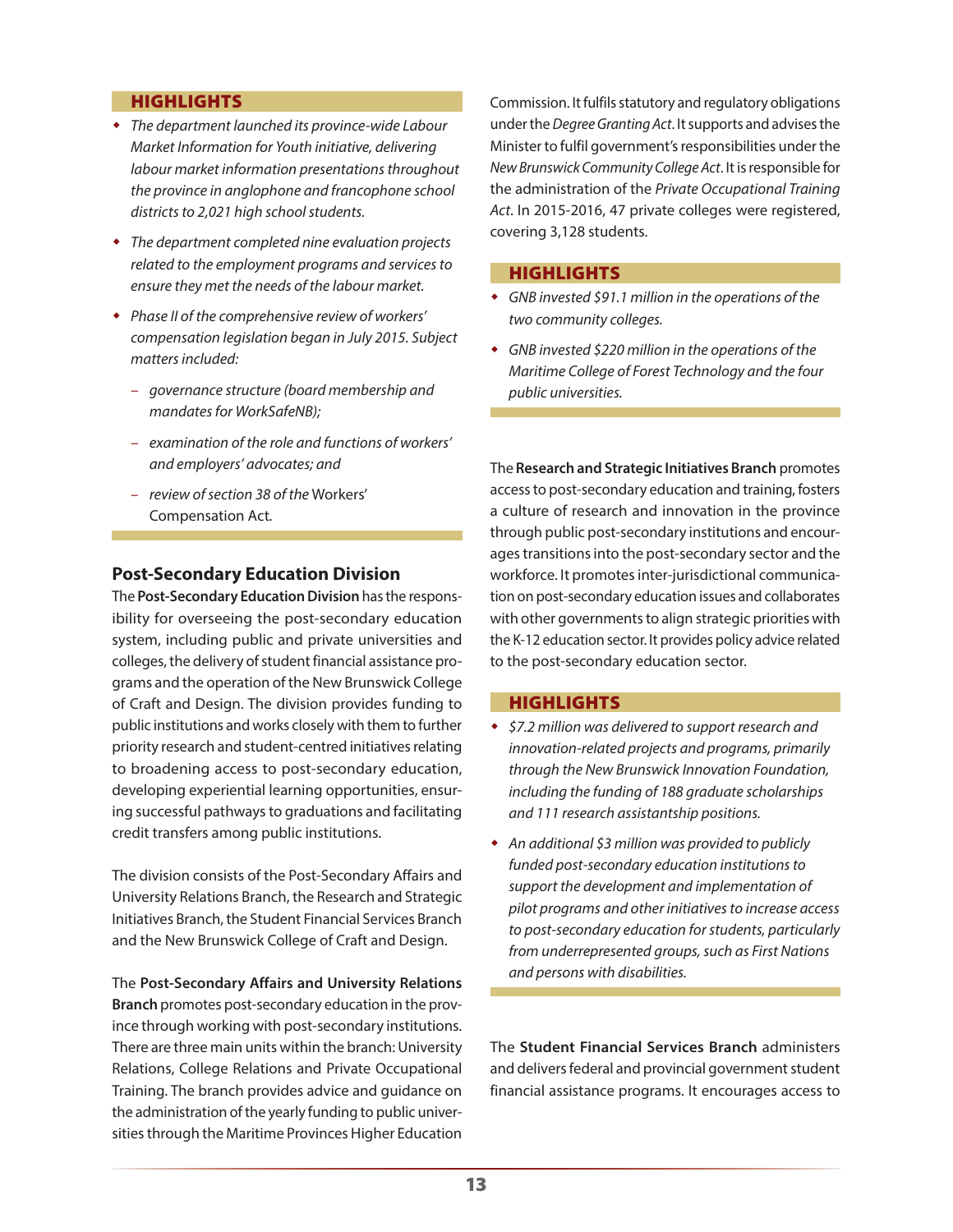post-secondary education by providing needs-based student financial assistance to qualifying New Brunswick residents.

#### HIGHLIGHT

 *The department administered \$153.8 million in student financial assistance to 12,720 students.*

The **New Brunswick College of Craft and Design** has a provincial mandate to be a centre of excellence, building a community of professional practice through applied and entrepreneurial learning in craft and design. It offers two certificate programs (Foundation Visual Arts and Graduate Studies) and eight diploma programs (Aboriginal Visual Arts, Fashion Design, Textile Design, Ceramics, Jewellery/Metal Arts, Graphic Design, Integrated Media and Photography).

#### **HIGHLIGHTS**

- *The college received an operating grant of \$3.1 million, yielding a seat capacity of 282 funded seats.*
- *There were 118 college graduates in 2015-2016.*

#### **Adult Learning and Employment Division**

The **Adult Learning and Employment Division** is mandated to support the development of human resources in New Brunswick by supporting the delivery of adult literacy and learning programs and services; recognizing achievement of competencies; developing and providing public library services to help New Brunswickers' informational, educational, recreational and cultural needs; and delivering programs and services that assist unemployed New Brunswickers acquire the skills and employment experience necessary to secure full-time employment, and that assist New Brunswick employers find the right individuals for their jobs.

Canada-New Brunswick Labour Market Agreements

**1.** Under the *Canada-New Brunswick Labour Market Development Agreement*, GNB served 10,411 active employment insurance claimants, facilitated the employment of 8,179 of the active claimants and facilitated save the employment insurance account \$31.02 million. The total number of clients served under the agreement was 14,815.

**2.** Under the *Canada-New Brunswick Job Fund Agreement*, GNB served 3,821 clients.

#### Atlantic Workforce Partnership

The Council of Atlantic Premiers established the Atlantic Workforce Partnership. It is enabling provinces to work together to improve skills training, promote apprenticeship opportunities, recruit and retain immigrants, and build on the strengths of our communities to meet new economic challenges and opportunities. Priority areas identified within the Atlantic Workforce Partnership action plan include: attraction and immigration; apprenticeship harmonization; federal labour market programs; labour market information; business supports; and youth initiatives.

The division consists of the Employment and Continuous Learning Services Branch, the Apprenticeship and Occupational Certification Branch and New Brunswick Public Library Services.

The **Employment and Continuous Learning Services Branch** provides employment programs, services and continuous learning opportunities to New Brunswickers with the vision to strategically align programs, resources and learning opportunities so that they consistently meet clients' labour market needs. The branch ensures that programs and services provided by the department are responsive to the needs of job seekers, adult learners and employers, that new initiatives are developed when a gap in service is identified; and that local staff has the tools and supports required to help clients with their training and employment needs. The branch is responsible for increasing literacy and workplace essential skills.

#### **HIGHLIGHTS**

- *Momentum and interest continue to build around the Youth Employment Fund and One-Job Pledge programs. Regional staff worked closely with interested employers and youth.*
- *The 2015-2016 fiscal year was the first full year of delivery of the new Canada-NB Job Grant program. The Employment and Continuous Learning Branch regional staff delivered presentations to stakeholders. Employers submitted 617 applications under the program.*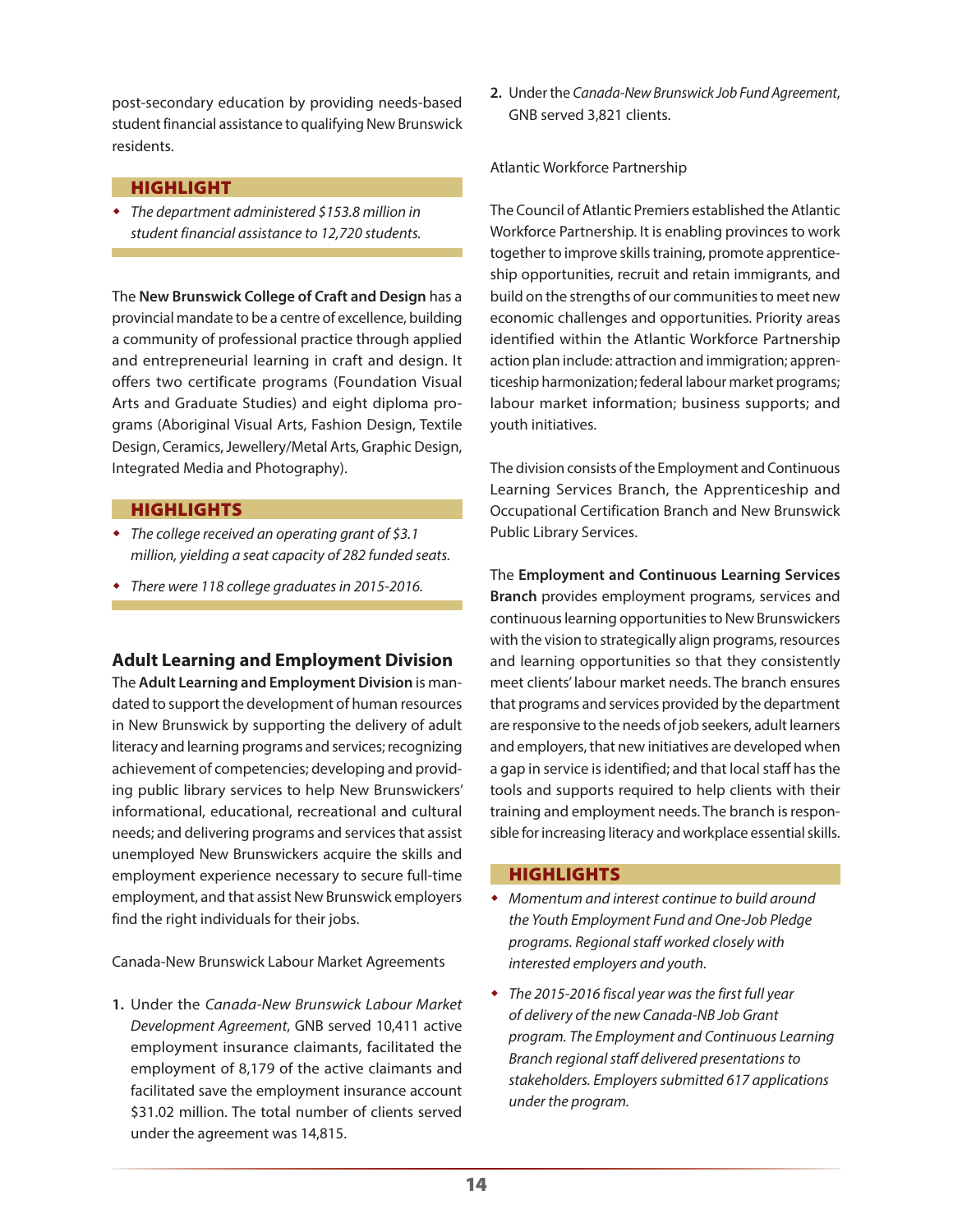- *Per recommendations in the provincial* Employment Action Plan for Persons with a Disability*, the first annual provincial two-day training conference for employment assistance services providers was held, creating a network of service providers.*
- *The branch supported the stakeholder consultations and coordination required for the creation of the* New Brunswick Comprehensive Literacy Strategy*.*

#### **Training in workplace essential skills**

| Year      | Number of learners | Number of<br><b>initiatives</b> |
|-----------|--------------------|---------------------------------|
| 2015-2016 | 1,367              | 85                              |
| 2014-2015 | 1.259              | 84                              |

Of the 1,367 individuals engaged in training, 209 were employed and 1,158 were unemployed and received training on the essential skills specific to their occupational goals.

| <b>Program</b>                                                 | <b>Number of individuals assisted by</b><br>program |                        |  |
|----------------------------------------------------------------|-----------------------------------------------------|------------------------|--|
|                                                                | 2015-2016                                           | 2014-2015              |  |
| Self-Employment Benefit                                        | 388                                                 | 354                    |  |
| <b>Student Employment and</b><br><b>Experience Development</b> | 1,439                                               | 1,467                  |  |
| <b>Training and Employment</b><br><b>Support Services</b>      | 678                                                 | 594                    |  |
| <b>Training and Skills</b><br>Development                      | 7.324                                               | 7,138                  |  |
| <b>Work Ability</b>                                            | 470                                                 | 299                    |  |
| <b>Workforce Expansion</b><br>- One-Job Pledge                 | 1,570<br>522 positions                              | 1,585<br>594 positions |  |
| Youth Employment Fund<br>(launched April 2015)                 | 1,482                                               | n/a                    |  |

The **Apprenticeship and Occupational Certification Branch** provides quality apprenticeship learning, lifelong skill development and certification opportunities in designated occupations that are standardized, current and relevant to the needs of industry and its workforce. Through its regional operations, the branch provides these services to thousands of skilled trade apprentices and trades people by scheduling level training opportunities, validating curriculum and working to ensure

those performing work in the various sectors have the proper qualifications. The branch ensured that the skilled trades workforce has the skills and knowledge necessary to function effectively in the labour market. It identified training needs in conjunction with industry, developed programs in the 53 occupations for which apprenticeship training is offered and provided certification services in the 69 designated occupations.

#### **HIGHLIGHTS**

- *Worked with the Division as well as training providers to provide four communities with training, including essential skills training with customized trades curriculum and hands-on learning, trades orientation and specific trades training for Aboriginal apprentices.*
- *In 2015-2016, under the National Harmonization Initiative of the Forum of Labour Market Ministers, the four areas of harmonization were trade name, total hours required for completion, number of training levels and sequencing of technical training in-school.*
- *In December 2015, New Brunswick was selected as the host province for the Skills Canada National Competition.*

New Brunswick Public Library Services is responsible for providing, under the *New Brunswick Public Libraries Act* and *New Brunswick Public Libraries Foundation Act*, public library services to the residents of New Brunswick that respond to their educational, informational, cultural, and recreational needs. The branch is responsible for collection development; management of the provincial catalogue; library systems and information technology management, development and support; and development and delivery of library programs and services for all ages. The branch works with local library boards, partners and stakeholders. The services consist of 65 service points (52 public libraries, 11 public-school libraries, one virtual branch and one library services-by-mail branch) that are managed through five library regions and one provincial office.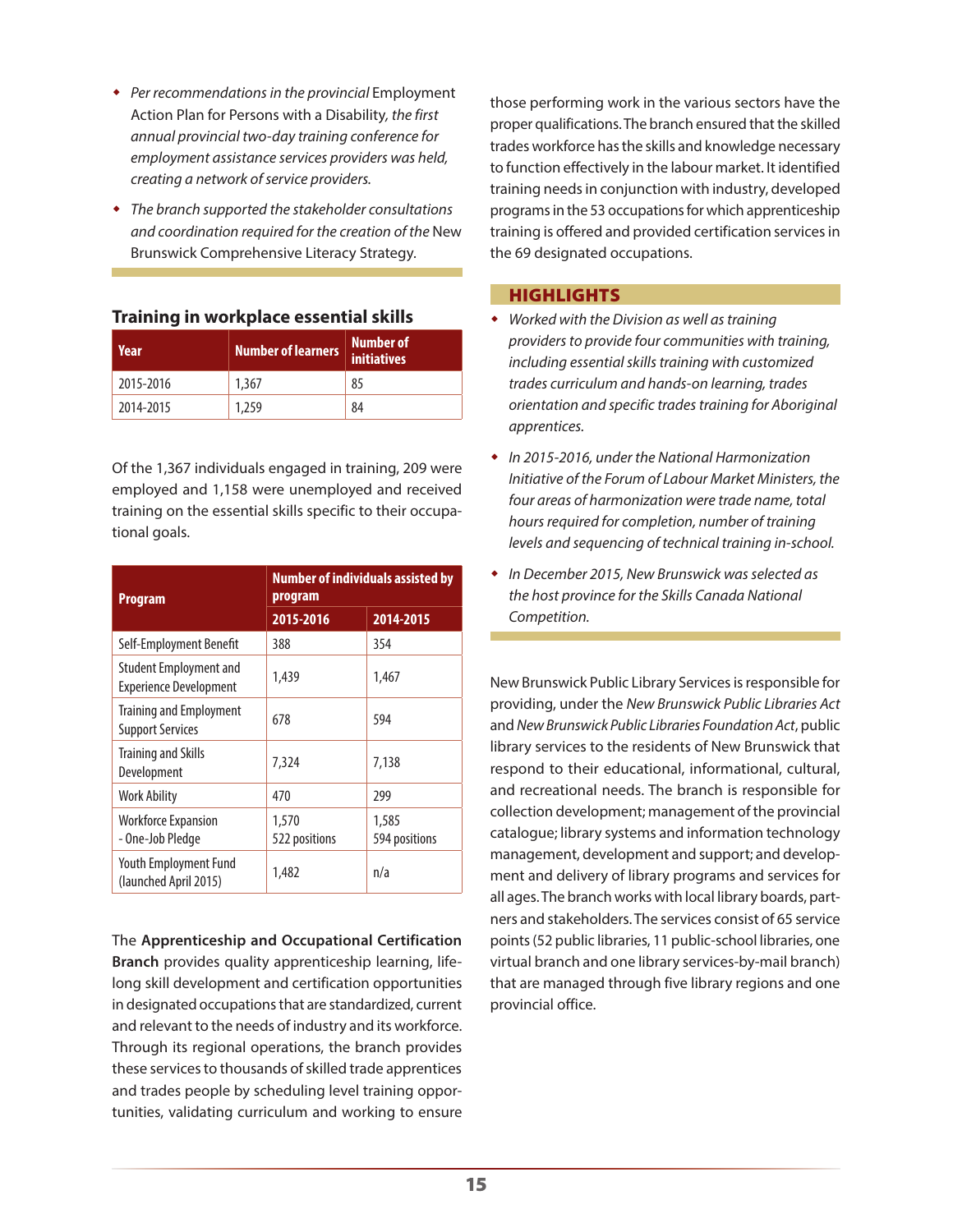#### **HIGHLIGHTS**

- *New Brunswick Public Library Services is no longer charging fines for items checked out on juvenile library cards.*
- *It revised its provincial policy on open hours to ensure all public libraries are open on Saturday, year- round.*
- *It received the Canadian National Institute for the Blind New Brunswick Outstanding Partnership Award in recognition of our commitment and leadership in the area of accessible library services.*
- *It adopted the revised Library Facility Standards, which offers an up-to-date tool for planning the renovation, expansion and construction of public libraries.*
- *It launched a new version of the public libraries catalogue. Some of the enhancements for patrons included:*
	- *– an accessible version designed for screen readers that can also serve as a low bandwidth version for patrons that do not have high-speed Internet connections at home;*
	- *– a more direct mode of access for renewing loans;*
	- *– pre-set search buttons that highlight specific types of resources to help patrons find items quicker; and*
	- *– the addition of pages dedicated to specific subjects such as New Brunswick and Canadian authors and publishers.*

#### **Population Growth Division**

The **Population Growth Division** is responsible for implementing government policies to contribute to the demographic and economic growth of New Brunswick through attracting and retaining immigrants, repatriating, increasing francophone immigration and supporting multiculturalism.

The division consists of the Research and Federal-Provincial-Territorial Relations Branch, the Immigration Operations Branch and the Immigration Settlement and Multiculturalism Branch.

The **Research and Federal-Provincial-Territorial Relations Branch** coordinates a strategic approach to federal-provincial-territorial relations; represents GNB on various immigration and policy federal-provincial-territorial working groups; disseminates information about population growth trends and policy to other areas of the department, other government departments, and the public; and provides research and policy support to senior staff. Through the Atlantic Workforce Partnership, it partners with Atlantic colleagues to promote regional opportunities and increase immigration to this region.

#### **HIGHLIGHTS**

- *Continued to lead the implementation of the renewed*  Population Growth Strategy, 2014–2017 *and the Francophone Immigration Action Plan, 2014–2017.*
- *Continued to lead bilateral negotiations with the federal government on the* Canada-New Brunswick Immigration Framework Agreement*.*
- *Helped develop and implement the provincial response to the influx of Syrian refugees.*
- *Continued collaboration with Atlantic colleagues to develop an Atlantic immigration strategy.*

The **Immigration Operations Branch** provides operational support to the division ensuring the efficient operation of the immigration program in accordance with the *Canada-New Brunswick Immigration Framework Agreement*. It manages applications to the Provincial Nominee Program (PNP) and monitors them by entering and tracking them in an electronic database.

#### **HIGHLIGHTS**

- *More than 900 applications were processed through the PNP. There were 774 PNP certificates issued, which included 625 base and 149 enhanced.*
- *There were 201 deposit agreements issued for the Refundable Deposit category.*
- *There were 372 validations completed under the Refundable Deposit category.*
- *More than 500 language tests were validated online.*
- *Implemented additional program integrity measures to ensure the effective and efficient operations of the PNP.*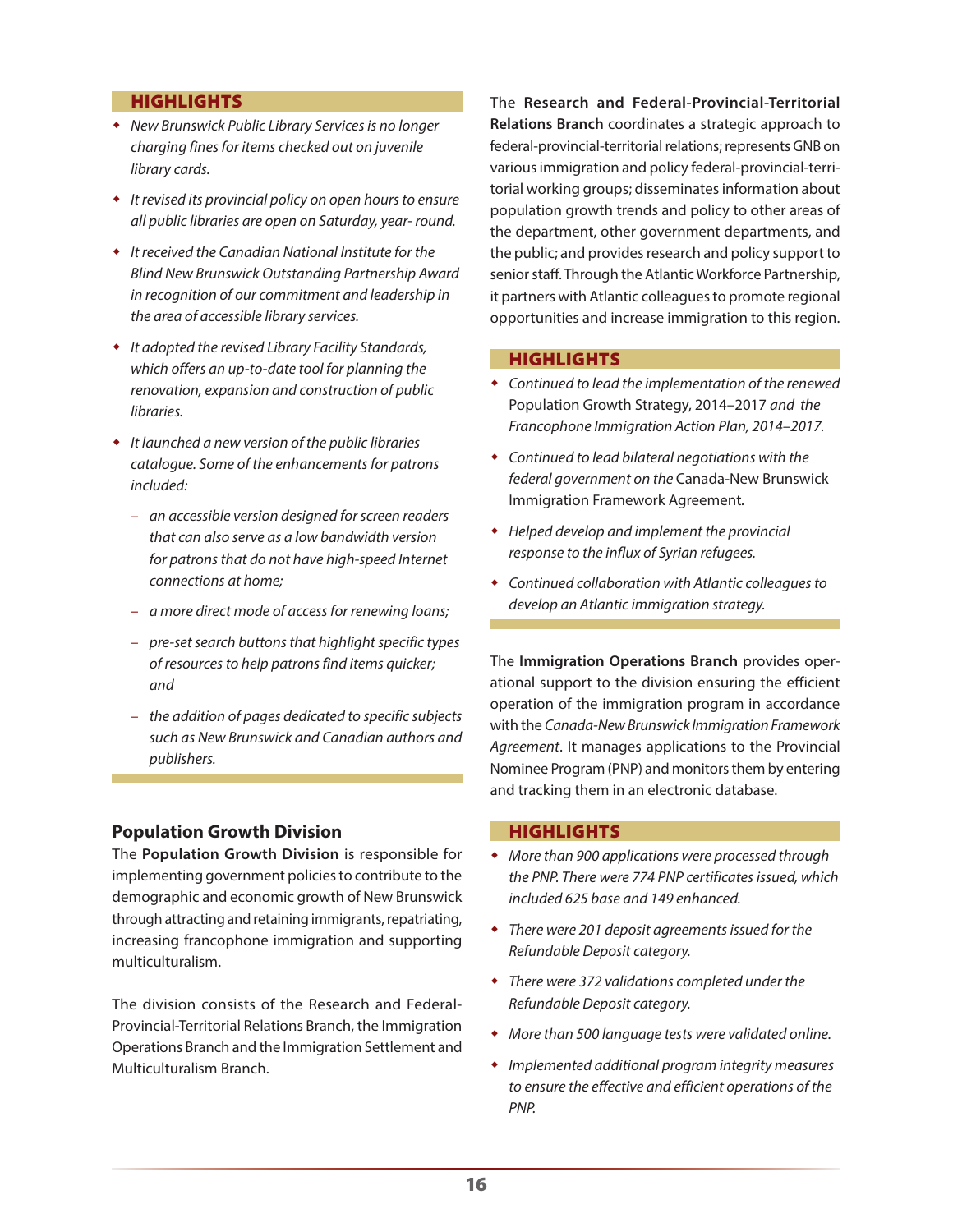*Initiated a tracking and monitoring system for PNP landed nominees under the skilled worker with employer support category.*

The **Immigration, Settlement and Multicultural Branch** managing files related to immigration and the settlement and integration of immigrants in the province. The branch manages the Provincial Nominee Program (PNP), implements a new action plan to attract francophone newcomers and attracts skilled workers living elsewhere in Canada through developing, organizing and implementing domestic and international promotion and recruitment events.

#### **HIGHLIGHTS**

- *There were 774 nomination certificates issued under the following streams:*
	- *– Skilled Worker with Employer Support: 314*
	- *– Skilled Worker with Family Support: 14*
	- *– Skilled Worker with Community Support: 18*
	- *– Strategic Initiative: 68*
	- *– Express Entry Labour Market Stream: 161*
	- *– Business Stream: 199*
- *An additional 1,302 individuals are included under these nominations as spouses and dependants.*
- *The branch expanded the business incubator program to a new location, updated orientation materials, and focused on supporting public education about immigration, diversity and inclusive communities. The unit funded 53 projects ranging from settlement services for different groups of newcomers (e.g., entrepreneurs, youth, and skilled workers) to programs promoting multiculturalism.*
- *The branch lead a multi-stakeholder committee aimed at facilitating the welcoming of Syrian refugees. It facilitated the development and implementation of the provincial response to the influx of 1,225 refugees between Nov. 4, 2015, and March 31, 2016. In comparison, Nova Scotia resettled 833 refugees, Prince Edward Island 197 and Newfoundland and Labrador 230 during the same period. New Brunswick welcomed 49 per cent of the Syrian refugees across Atlantic Canada during that period.*
- *The francophone unit participated in multiple promotion and attraction activities, including Destination Acadie, Semaine canadienne, Festival interceltique de Lorient as well as information sessions co-hosted by New Brunswick and the Canadian embassies in France, Belgium, Portugal, Romania, Switzerland and Spain to increase francophone immigration. As a result, 20 per cent of nomination certificates were issued to Frenchspeaking immigrants in 2015-2016.*
- *The Skilled Worker and Repatriation unit participated in a number of attraction and promotion events aimed at helping New Brunswick employers fill their labour needs. GNB launched a new stream, the Express Entry Labour Market Stream, in May 2015. The Skilled Worker Unit promoted this stream in the Middle East (Egypt, United Arab Emirates, Qatar, Morocco), Hong Kong, Philippines, United Kingdom, Italy, Portugal, Spain, Croatia, Austria and Belgium in partnership with various Canadian embassies and consulates.*

#### **Corporate Services Division**

The **Corporate Services Division** provides operational support by meeting the internal service needs of the department. It provides specialized services for the delivery of programs by the operational branches. It also manages the financial, human, technological, and administrative business of the whole department.

The division consists of the Human Resource Services Branch, the Finance and Administration Branch, the Information Management and Technology Services Branch, the Departmental Coordination Branch and the Performance Excellence and Strategic Planning Branch.

As a strategic business partner, the **Human Resources Services Branch** provides support and services to management and staff to increase organizational effectiveness and maximize performance while supporting the strategies and goals of the department. It is responsible for workforce planning, recruitment, classification, employee and labour relations, performance management, official languages, employee recognition, human resource strategy and programs.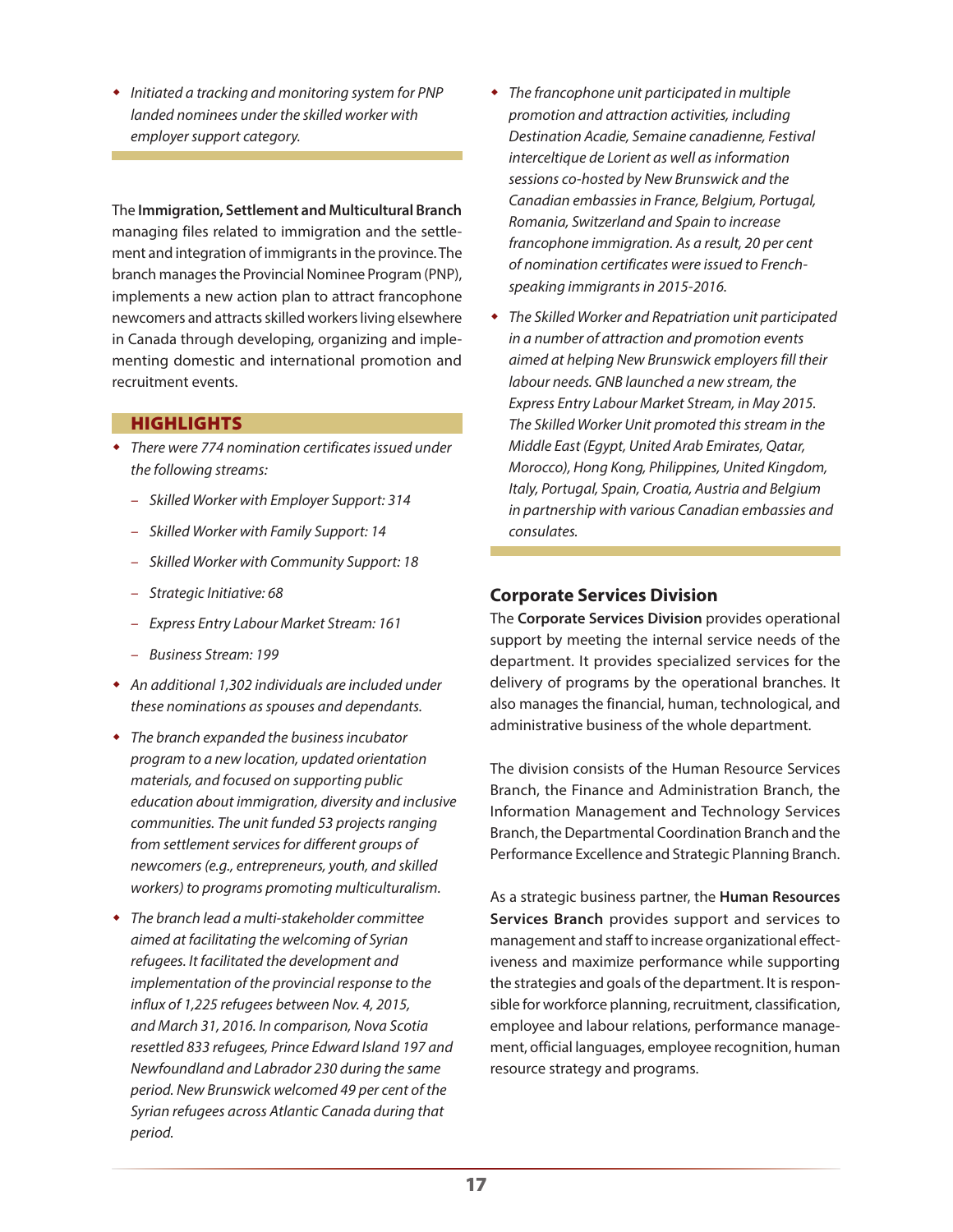#### **HIGHLIGHTS**

- *Expanded the target audience of a positive mental fitness approach in the workplace, aimed at enhancing employee engagement and productivity, to include central office.*
- *Consultants within the branch actively participated on teams that successfully negotiated four collective agreements within the past year.*
- *More than 50 per cent of department employees have received training on Insights Discovery to date.*
- *A roll-out of the enhanced performance management system has involved training to managers on three separate phases.*

The **Finance and Administration Branch** manages the financial resources of the department, boards and commissions under the minister and provides audit assurance. The branch also provides financial, facilities and administrative support to all departmental branches to assist them in achieving their program and service delivery objectives. It is responsible for financial management and reporting, facilities management, internal audit and collection of defaulted student loans.

#### **HIGHLIGHTS**

- *The branch provided ongoing financial analysis and support to key government priorities.*
- *It continued with its projects to document and standardizes key financial and collection processes.*
- *It also introduced new software to enhance audit and financial analysis.*

The **Information Management and Technology Services Branch** provides leadership and guidance in the planning, design, development, quality assurance, risk management, implementation and support of information technology solutions and record management solutions with the department's vision and strategic plan. It consists of four sections: Solutions Delivery, Operations and Implementation, Quality Assurance and Risk Management and Corporate Information Management.

#### **HIGHLIGHTS**

- *Completed the migration of all servers off the Microsoft 2003 platforms.*
- *Implemented the performance management work plan system.*
- *Completed Release 2 of the Blackbaud implementation for the New Brunswick College of Craft and Design.*
- *Completed the migration of the Imaged Financial Information System imaging system to Total Records Information Management imaging.*
- *Worked to have a smooth transition of the information technology application development and support group to Service New Brunswick shared services.*

The **Departmental Coordination Branch** provides internal coordination services necessary for the operation of the department. It coordinates the departmental information and other administrative services for the senior management committee members. It produces annual reports and various briefing books for the Minister and the senior management committee members. It also coordinates the flow of correspondence from the offices of the Minister and Deputy Minister.

#### **HIGHLIGHTS**

- *Received and coordinated more than 4,000 Internet inquiries.*
- *Coordinated responses to more than 800 pieces of correspondence received by the Minister and Deputy Minister.*

The **Performance Excellence and Strategic Planning Branch** provides cross-departmental leadership in strategic planning and in the comprehensive implementation of the Formal Management system. Formal Management is intended to change the culture of government and how government works while providing the best possible value for taxpayers. It provides a structured approach to Strategy Management, Initiative Management, Daily Management, Process Management and Performance Management. The branch leads the development of and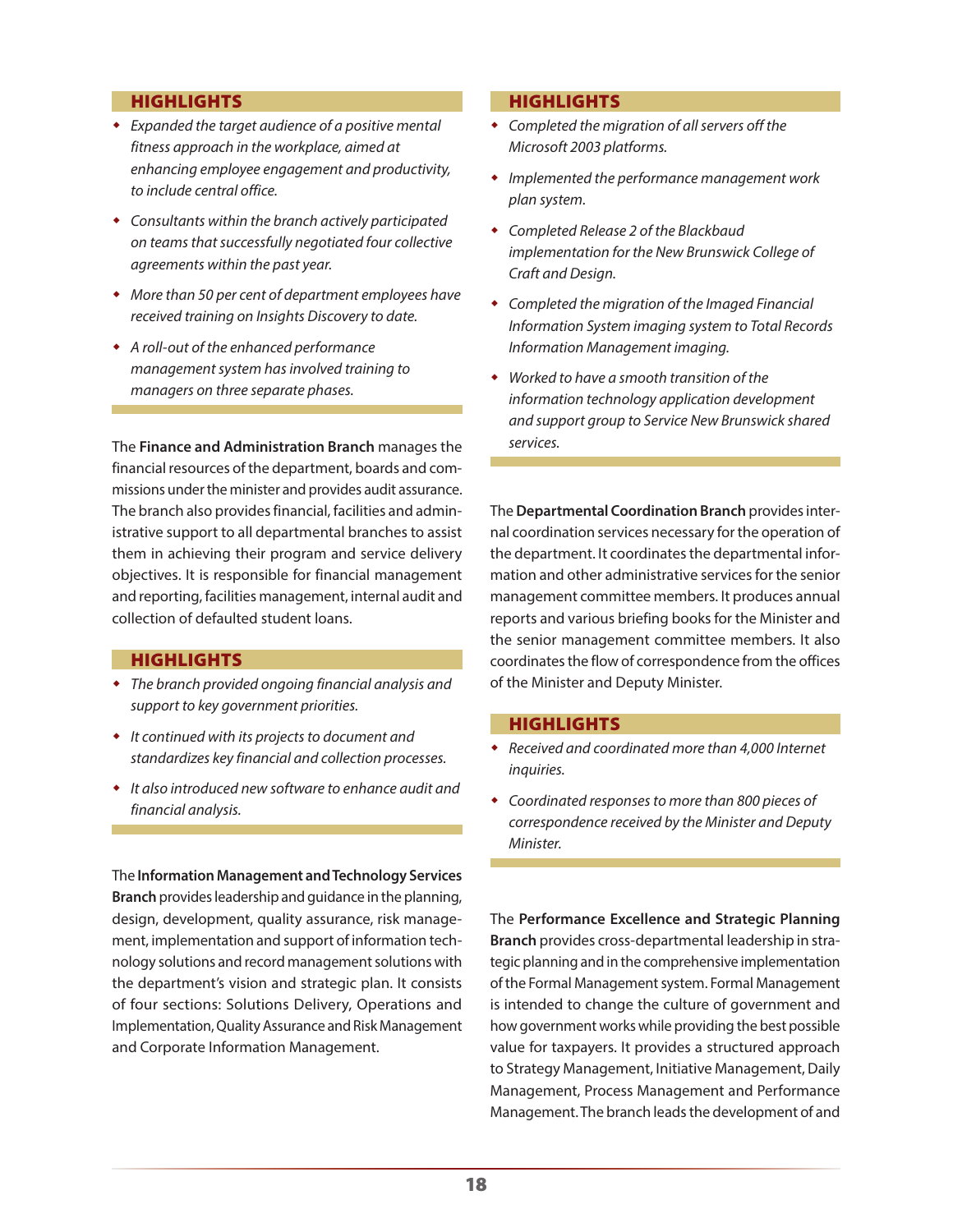facilitates the implementation of the strategic plan as well as implements and oversees a departmental-wide planning and accountability model.

#### **HIGHLIGHTS**

- *Roll-out of the department's strategic plan.*
- *Development of branch work plans and introduction of the planning and accountability system.*
- *Staff training in Process Improvement and Waste Walks.*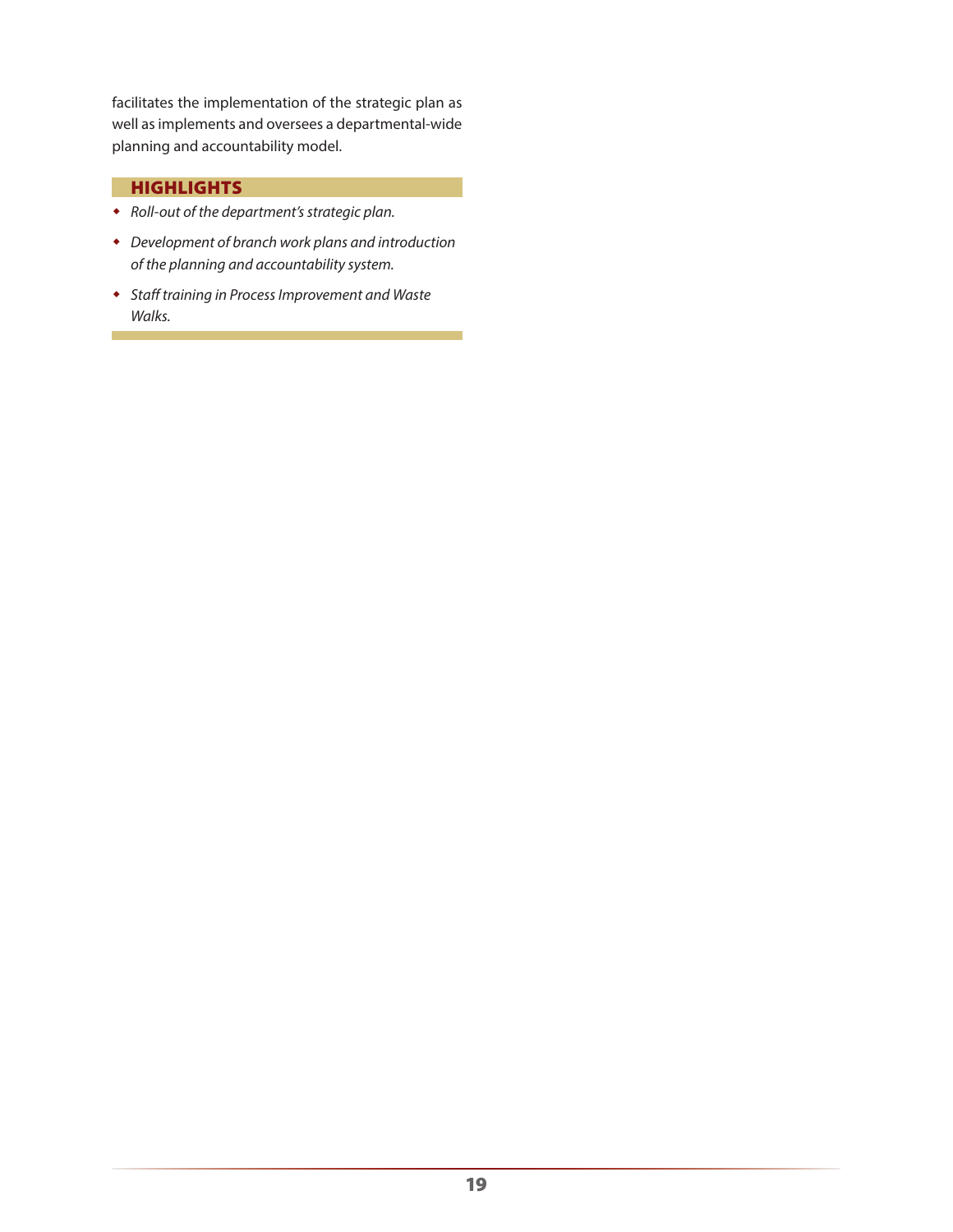# <span id="page-25-0"></span>Financial information

### Departmental Gross Revenue

#### **Statement of Financial Operations for the fiscal period ending March 31, 2016 (000s)**

|                                  | <b>Budget</b> | <b>Actual</b> | Variance over/<br>(under) | <b>Notes</b> |
|----------------------------------|---------------|---------------|---------------------------|--------------|
| Other Interest Income            | \$19,708.0    | \$17,895.2    | (51, 812.8)               | (1)          |
| Licenses and Permits             | \$2,348.0     | \$1,984.5     | (5363.5)                  |              |
| Sale of Goods and Services       | \$4,036.0     | \$2,907.3     | (51, 128.7)               | (2)          |
| Miscellaneous Revenue            | \$6,275.0     | \$7,064.7     | \$789.7                   |              |
| Conditional Grants - Canada      | \$120,137.0   | \$120,744.6   | \$607.6                   |              |
| <b>Totals - Ordinary Revenue</b> | \$152,504.0   | \$150,596.3   | (51, 907.7)               |              |

Explanations for variances greater than \$1 million are found as *Notes to the Statement of Financial Operations*.

### Special Purpose Revenue

#### **Statement of Financial Operations for the fiscal period ending March 31, 2016 (000s)**

|                                         | <b>Budget</b> | <b>Actual</b> | Variance over/<br>(under) | <b>Notes</b> |
|-----------------------------------------|---------------|---------------|---------------------------|--------------|
| Canada Student Loans Program            | \$1,500.0     | \$1,819.6     | \$319.6                   |              |
| Library Trust Fund                      | \$200.0       | \$496.9       | \$296.9                   |              |
| NBCC Scholarship Fund                   | \$0.0\$       | \$4.0         | \$4.0                     |              |
| Johann Wordel Account                   | \$3.0         | \$0.0\$       | (53.0)                    |              |
| Recoverable Projects                    | \$150.0       | \$129.7       | (520.3)                   |              |
| <b>Totals - Special Purpose Revenue</b> | \$1,853.0     | \$2,450.2     | \$597.2                   |              |

Explanations for variances greater than \$1 million are found as *Notes to the Statement of Financial Operations*.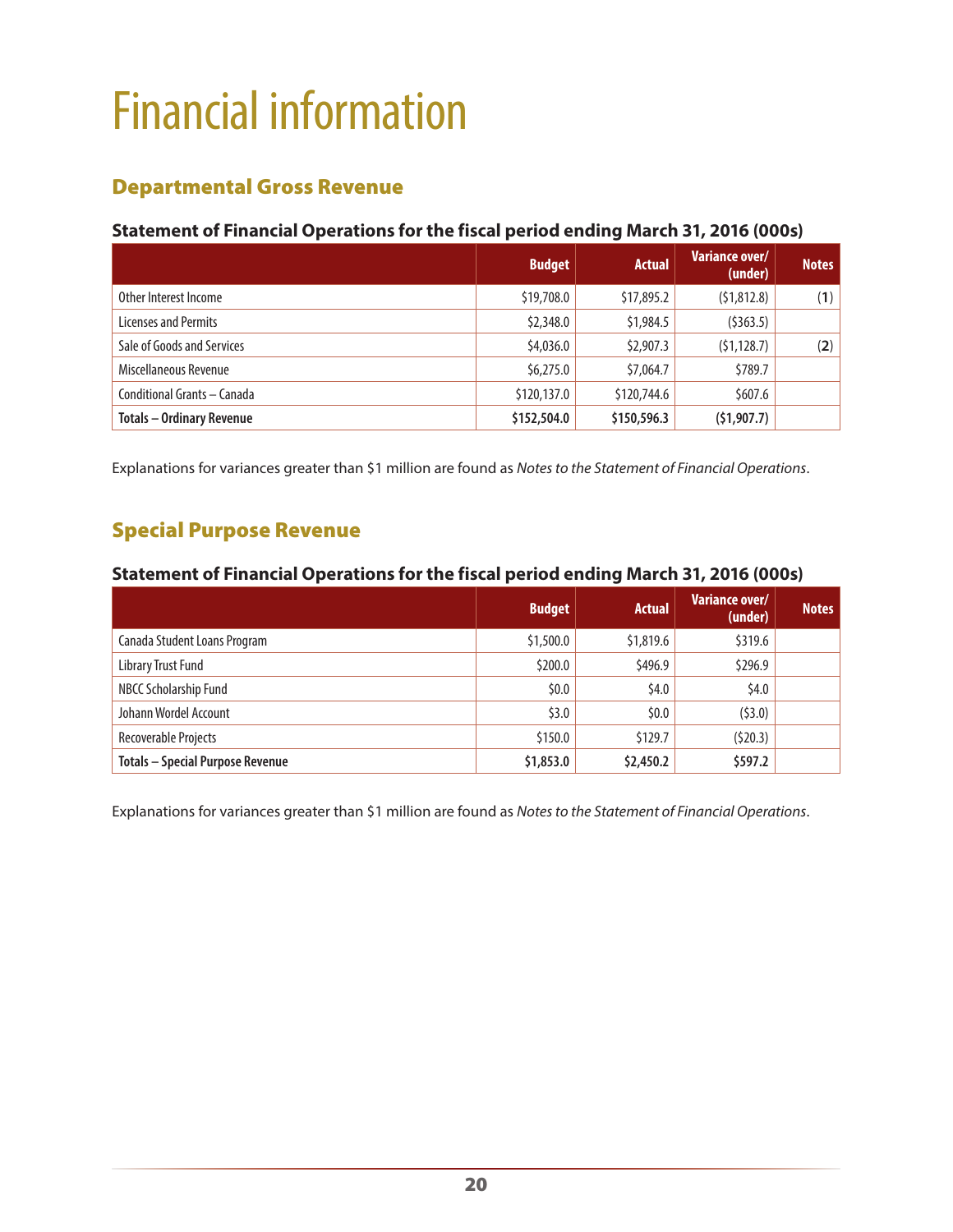## Departmental Gross Expenditures

|                                                | <b>Budget</b> | <b>Actual</b> | Variance over/<br>(under) | <b>Notes</b> |
|------------------------------------------------|---------------|---------------|---------------------------|--------------|
| <b>Corporate Services</b>                      | \$5,633.7     | \$5,212.4     | (5421.3)                  |              |
| NB Public Libraries                            | \$14,786.1    | \$14,868.4    | \$82.3                    |              |
| <b>Population Growth</b>                       | \$3,735.4     | \$4,113.6     | \$378.2                   |              |
| Post-Secondary Education                       | \$172,018.7   | \$170,165.3   | (51, 853.4)               | (3)          |
| <b>Adult Learning</b>                          | \$11,186.9    | \$12,576.2    | \$1,389.3                 | (4)          |
| <b>Labour and Policy</b>                       | \$7,874.4     | \$6,410.9     | (51, 463.5)               | (5)          |
| <b>Employment Development</b>                  | \$24,602.0    | \$23,850.3    | (5751.7)                  |              |
| Canada-NB Job Fund Agreement                   | \$10,682.0    | \$11,658.0    | \$976.0                   | (6)          |
| Canada-NB Labour Market Development Agreement  | \$89,363.8    | \$92,420.2    | \$3,056.4                 | (7)          |
| Maritime Provinces Higher Education Commission | \$274,997.0   | \$274,755.0   | (5242.0)                  |              |
| <b>Totals - Ordinary Expenditures</b>          | \$614,880.0   | \$616,030.3   | 1,150.3                   |              |

#### **Statement of Financial Operations for the fiscal period ending March 31, 2016 (000s)**

Explanations for variances greater than \$1 million are found as *Notes to the Statement of Financial Operations*.

## Special Purpose Expenditures

#### **Statement of Financial Operations for the fiscal period ending March 31, 2016 (000s)**

|                                              | <b>Budget</b> | <b>Actual</b> | Variance over/<br>(under) | <b>Notes</b> |
|----------------------------------------------|---------------|---------------|---------------------------|--------------|
| Canada Student Loans Program                 | \$1,500.0     | \$2,000.8     | \$500.8                   |              |
| Library Trust Fund                           | \$283.0       | \$545.6       | \$262.6                   |              |
| NBCC Scholarship Fund                        | \$.0          | \$915.1       | \$915.1                   |              |
| Johann Wordel Account                        | \$3.0         | \$121.7       | \$118.7                   |              |
| Recoverable Projects                         | \$150.0       | \$120.1       | (529.9)                   |              |
| <b>Totals - Special Purpose Expenditures</b> | \$1,936.0     | \$3,703.3     | \$1,767.3                 |              |

Explanations for variances greater than \$1 million are found as *Notes to the Statement of Financial Operations*.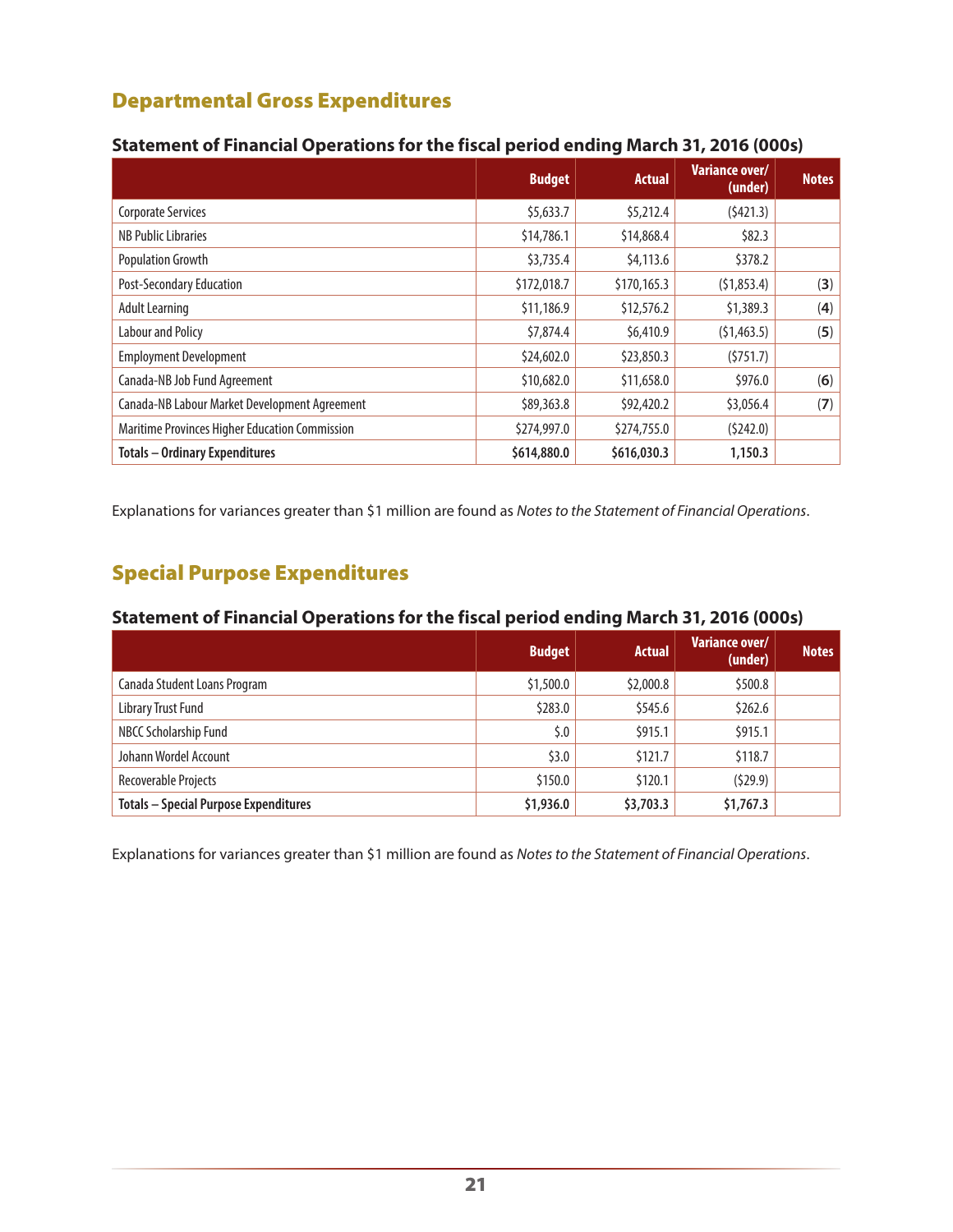## Summary of Special Operating Agency (SOA) – New Brunswick Community College Revenue and Expenditures

|                                 | <b>Budget</b> | <b>Actual</b> | <b>Variance</b><br>over/(under) | <b>Notes</b> |
|---------------------------------|---------------|---------------|---------------------------------|--------------|
| <b>Opening Balance</b>          | \$4,509       | 997.2         |                                 | (8)          |
| Revenue                         |               |               |                                 |              |
| Return on Investment            | ٠             | \$2.3         | \$2.3\$                         |              |
| Sales of Goods and Services     | \$1,159.0     | \$1,212.0     | \$53.0                          |              |
| <b>Miscellaneous Revenues</b>   | ٠             | \$19.6        | \$19.6                          |              |
| <b>Transfer from Department</b> | \$3,647.0     | \$3,800.8     | \$153.8                         |              |
| <b>Total - Revenue</b>          | \$4,806.0     | \$5,034.7     | \$228.7                         |              |
| <b>Expenditures</b>             | \$4,806.0     | \$5,005.5     | (5199.5)                        |              |
| Surplus (Deficit) for the year  | ٠             | 29.2          |                                 |              |
| <b>Closing Balance</b>          | \$4,509       | \$1,026.4     |                                 |              |

#### **Statement of Financial Operations for the fiscal period ending March 31, 2016 (000s)**

Explanations for variances greater than \$1 million are found as *Notes to the Statement of Financial Operations*.

#### **Financial data 2015-2016 notes**

#### **Note 1 Other Interest Income**

Lower than anticipated revenue is primarily due to lower interest rates.

#### **Note 2 Sale of Goods and Services**

The variance is primarily a result of the expansion of the Workers' Advocate Services and the setup of the new Workers' Compensation Appeals Tribunal not reaching full capacity in the 2015-2016 fiscal year.

#### **Note 3 Post-Secondary Education**

The variance is a result of a combination of items which includes lower program costs due to lower interest rates, savings in the areas of discretionary grants and administration offset by higher than anticipated expenditures associated with the final year of the New Brunswick Tuition Rebate program.

#### **Note 4 Adult Learning**

The variance is primarily due to increased demand for Community Adult Learning and Apprenticeship programs.

#### **Note 5 Labour and Policy**

The variance is primarily a result of the expansion of the Workers' Advocate Services and the setup of the new Workers' Compensation Appeals Tribunal not reaching full capacity in the 2015-2016 fiscal year.

**Note 6 Canada-New Brunswick Job Fund Agreement** The variance is primarily due to increased demand in the Canada Job Grant and Training and Skills Development programs.

#### **Note 7 Canada-New Brunswick Labour Market Development Agreement**

The variance is primarily due to increased demand under the Employment Services, Workforce Expansion and Training and Skills Development programs.

#### **Note 8 Special Operating Agency Opening Balance**

Increased transfers were made to the NBCC and CCNB Crown Corporations in 2014-2015 to transfer the remaining surplus accumulated prior to their incorporation in 2010.

*NOTE*: *The Annual Report was prepared prior to the publication of the Official 2015-2016 Financial Statements, Volume 2, as stated in the Province of New Brunswick Public Accounts document. Consequently, the financial information reported herein may not reflect the final audited figures as reported in Public Accounts*.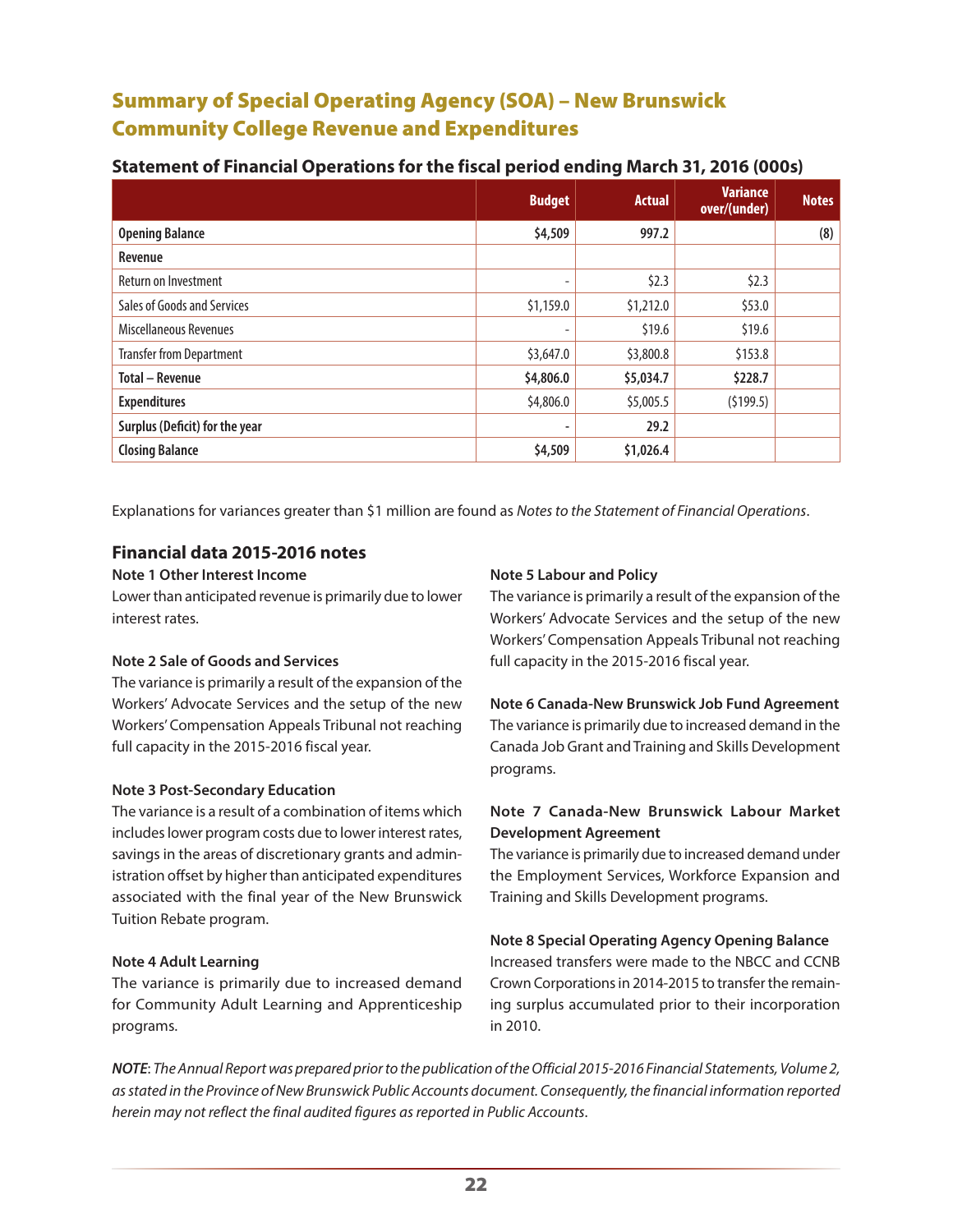# Summary of Expenditures – Employment, Literacy and Workplace Essential Skills programs 2015-2016 (000s)

| <b>Employment Programs</b>                           | <b>Canada-NB Job</b><br><b>Fund Agreement</b> | <b>Employment</b><br><b>Development</b> | Canada-NB<br><b>Labour Market</b><br><b>Development</b><br><b>Agreement</b> | <b>Total</b> |
|------------------------------------------------------|-----------------------------------------------|-----------------------------------------|-----------------------------------------------------------------------------|--------------|
| <b>Work Ability</b>                                  | \$623.9                                       | \$1,240.1                               |                                                                             | \$1,864.0    |
| <b>Workforce Expansion</b>                           | \$1,902.9                                     | \$11,278.5                              | \$16,835.2                                                                  | \$30,016.6   |
| <b>Training and Skills Development</b>               | \$4,517.5                                     |                                         | \$40,110.4                                                                  | \$44,627.9   |
| <b>Student Employment and Experience Development</b> | \$515.6                                       | \$5,068.3                               |                                                                             | \$5,583.9    |
| <b>Employment Services</b>                           | \$680.5                                       | \$4,134.3                               | \$23,870.4                                                                  | \$28,685.2   |
| Older Workers Initiative                             |                                               | \$297.3                                 |                                                                             | \$297.3      |
| <b>Workplace Essential Skills</b>                    | \$519.7                                       |                                         |                                                                             | \$519.7      |
| <b>CalNet Academic</b>                               | \$1,850.0                                     |                                         |                                                                             | \$1,850.0    |
| <b>Community Access Learning</b>                     | \$117.0                                       |                                         |                                                                             | \$117.0      |
| <b>Subtotal Programs</b>                             | \$10,727.1                                    | \$22,018,5                              | \$80,816.0                                                                  | \$113,561.6  |
| Administration                                       | \$930.9                                       | \$1,831.8                               | \$11,604.2                                                                  | \$14,366.9   |
| <b>Total Employment Programs Expenditures</b>        | \$11,658.0                                    | \$23,850.3                              | \$92,420.2                                                                  | \$127,928.5  |
| 2015-2016 Budget                                     | \$10,682.0                                    | \$24,602.0                              | \$89,363.8                                                                  | \$124,647.8  |
| Variance over/(under)                                | \$976.0                                       | (5751.7)                                | \$3,056.4                                                                   | \$3,280.7    |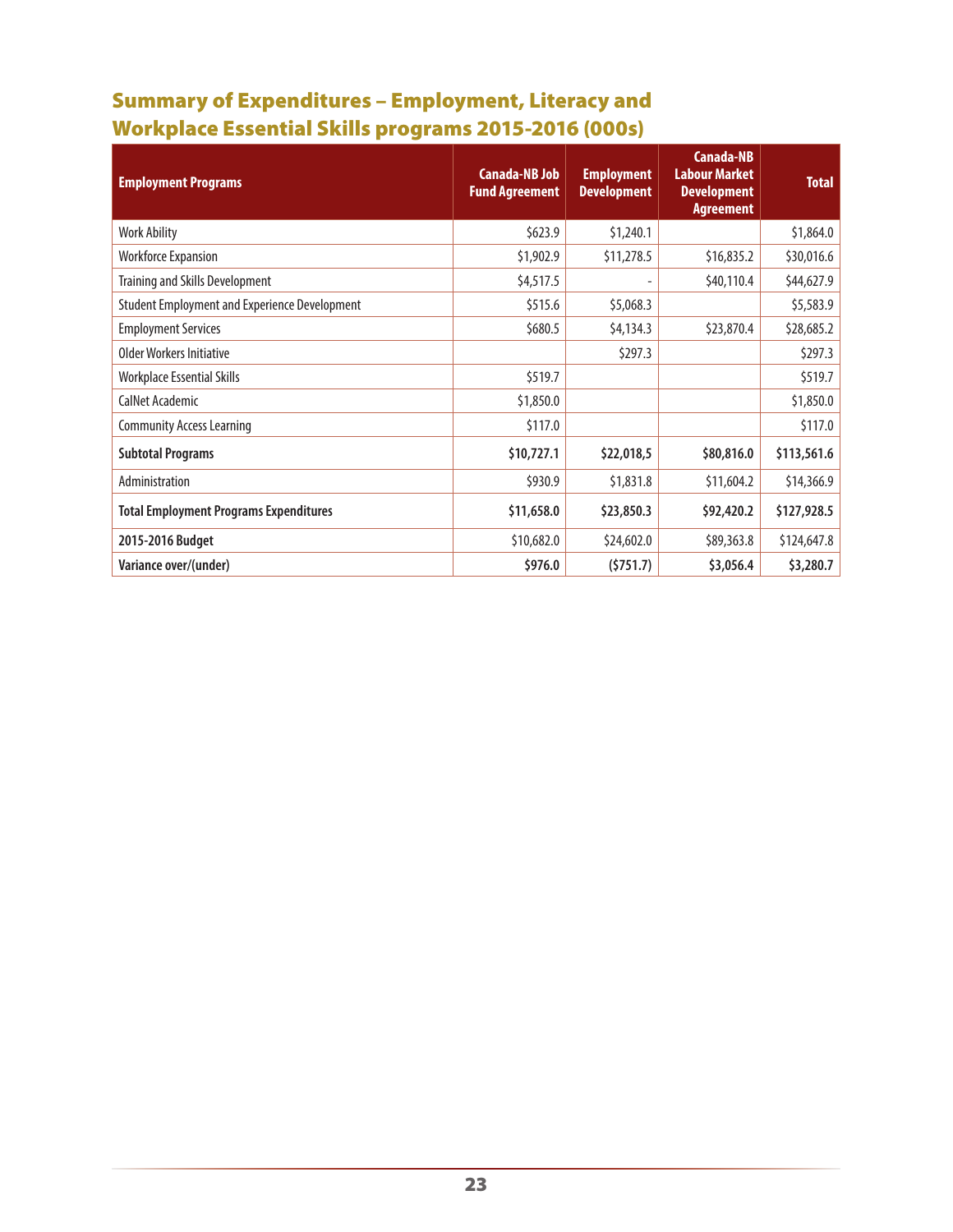# <span id="page-29-0"></span>Summary of staffing activities

| Number of permanent and temporary employees as of Dec. 31 of each year |     |     |     |  |  |
|------------------------------------------------------------------------|-----|-----|-----|--|--|
| 2013<br>2015<br>2014<br><b>Employee type</b>                           |     |     |     |  |  |
| Permanent                                                              | 725 | 679 | 722 |  |  |
| Temporary                                                              | 185 | 271 | 245 |  |  |
| <b>TOTAL</b>                                                           | 910 | 950 | 967 |  |  |

Pursuant to section 4 of the *Civil Service Act*, the Deputy Minister of the Department of Human Resources delegates staffing to each Deputy Head for his or her respective departments. Please find below a summary of the staffing activity for 2015-2016 for the department.

The department advertised 76 competitions, including 15 open (public) competitions and 61 closed (internal) competitions.

Pursuant to section 15 and 16 of the *Civil Service Act*, the department made the following appointments used processes other than the competitive process to establish merit:

| <b>Appointment type</b>                              | <b>Appointment description</b>                                                                                                                                                                       | <b>Section of the</b><br><b>Civil Service Act</b> | <b>Number</b>    |
|------------------------------------------------------|------------------------------------------------------------------------------------------------------------------------------------------------------------------------------------------------------|---------------------------------------------------|------------------|
| Specialized Professional,<br>Scientific or Technical | An appointment may be made without competition when a position requires:<br>$-$ a high degree of expertise and training<br>- a high degree of technical skill<br>- recognized experts in their field | 15(1)                                             | $\boldsymbol{0}$ |
| Equal Employment<br><b>Opportunity Program</b>       | Provides Aboriginals, persons with disabilities and members of a visible minority group<br>with equal access to employment, training and advancement opportunities.                                  | 16(1)(a)                                          | 3                |
| Department Talent<br>Management Program              | Permanent employees identified in corporate and departmental talent pools, who<br>meet the four-point criteria for assessing talent, namely performance, readiness,<br>willingness and criticalness. | 16(1)(b)                                          |                  |
| Lateral transfer                                     | The GNB transfer process facilitates the transfer of employees from within Part 1, 2<br>(school boards) and 3 (hospital corporations) of the Public Service.                                         | $16(1)$ or $16(1)(c)$                             | 4                |
| Regular appointment of<br>casual/temporary           | An individual hired on a casual or temporary basis under section 17 may be appointed<br>without competition to a regular properly classified position within the Civil Service.                      | 16(1)(d)(i)                                       | 5                |
| Regular appointment of<br>students/apprentices       | Summer students, university or community college co-op students or apprentices may<br>be appointed without competition to an entry level position within the Civil Service.                          | 16(1)(d)(ii)                                      | $\mathbf{0}$     |

Pursuant to section 33 of the *Civil Service Act*, no complaints alleging favouritism were made to the Deputy Head of the department and no complaints were submitted to the Ombudsman.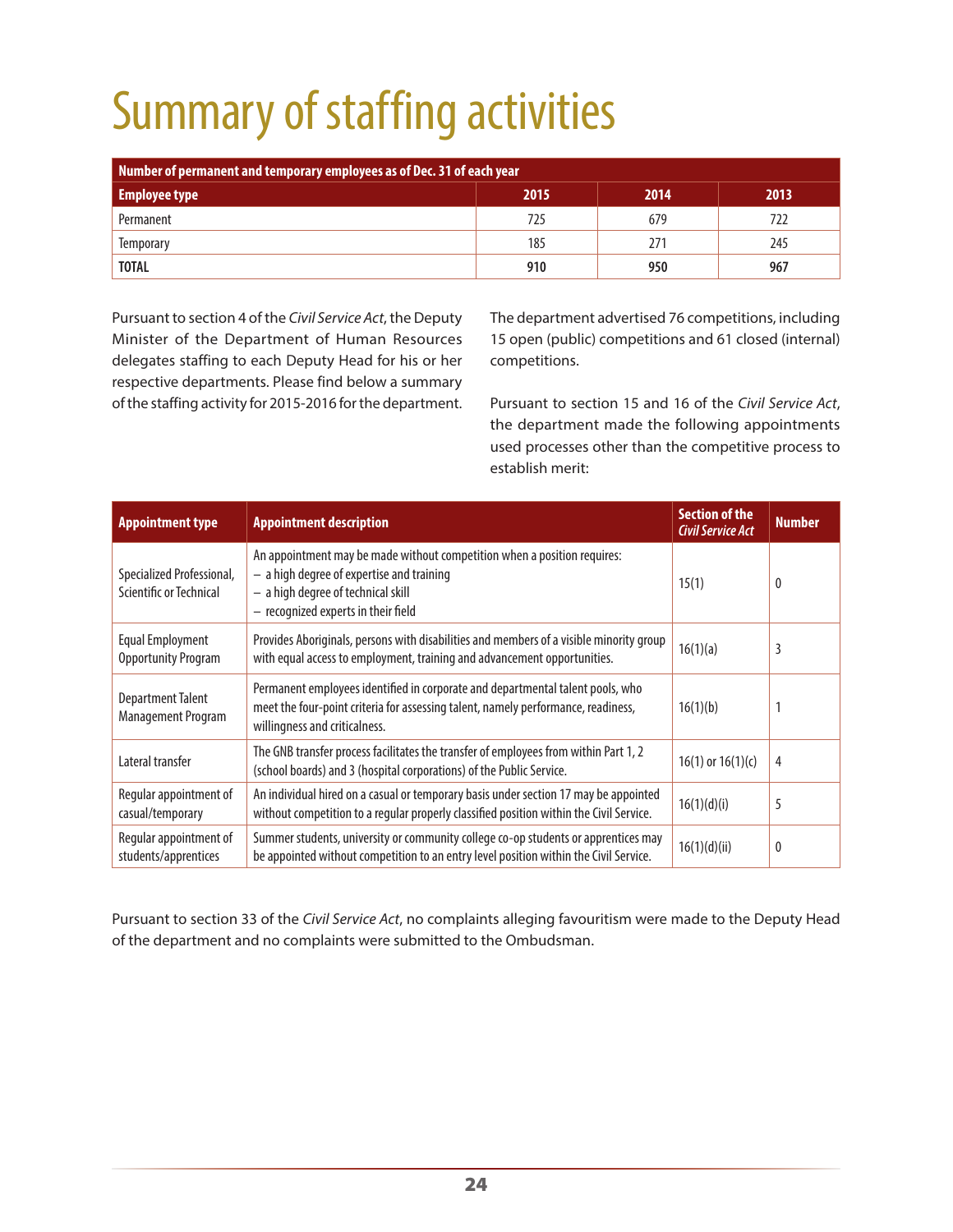# <span id="page-30-0"></span>Summary of legislation and legislative activities

| <b>Bill#</b> | <b>Name of legislation</b>                                                                                                                                                                           | <b>Date of Royal Assent</b> | <b>Summary of changes</b>                                                                                                                                                                                                        |
|--------------|------------------------------------------------------------------------------------------------------------------------------------------------------------------------------------------------------|-----------------------------|----------------------------------------------------------------------------------------------------------------------------------------------------------------------------------------------------------------------------------|
| 25           | An Act to Amend the Apprenticeship and Occupational<br>Certification Act<br>http://www1.gnb.ca/legis/bill/editform-e.<br>asp?ID=1163&legi=58#=1                                                      | June 5, 2015                | The amendment provided for the recognition of<br>professional credentials from other provinces and<br>countries.                                                                                                                 |
| 33           | An Act to Amend the Firefighters' Compensation Act<br>http://www1.gnb.ca/legis/bill/editform-e.<br>asp?ID=1171&legi=58#=1                                                                            | June 5, 2015                | The amendment provided for enhanced burial and<br>related expenses and benefits for families of eligible<br>firefighters and former firefighters.                                                                                |
| 37           | An Act to Amend the Occupational Health and Safety Act<br>http://www1.gnb.ca/legis/bill/editform-e.<br>asp?ID=1177&legi=58#=1                                                                        | June 5, 2015                | The amendment provided for the harmonization<br>with federal legislation concerning workplace<br>hazardous chemicals and compliance with the<br>Globally Harmonized System for the classification<br>and labelling of chemicals. |
| 43           | An Act to Amend the Workplace Health, Safety and<br>Compensation Commission and Workers' Compensation<br>Appeals Tribunal Act<br>http://www1.gnb.ca/legis/bill/editform-e.<br>asp?ID=1183&legi=58#=1 | June 5, 2015                | The amendment provided for the clarification of the<br>powers of WorkSafeNB.                                                                                                                                                     |
| 51           | An Act to Amend the Public Service Labour Relations Act<br>http://www1.gnb.ca/legis/bill/editform-e.<br>asp?ID=1191&legi=58#=1                                                                       | June 5, 2015                | The amendment provided for the certification of<br>bargaining agents and the process of negotiating<br>collective agreements in the public sector.                                                                               |

The acts and regulations for which the Department of Post-Secondary Education, Training and Labour are at: <http://laws.gnb.ca/en/deplinks?subjectnumber=32>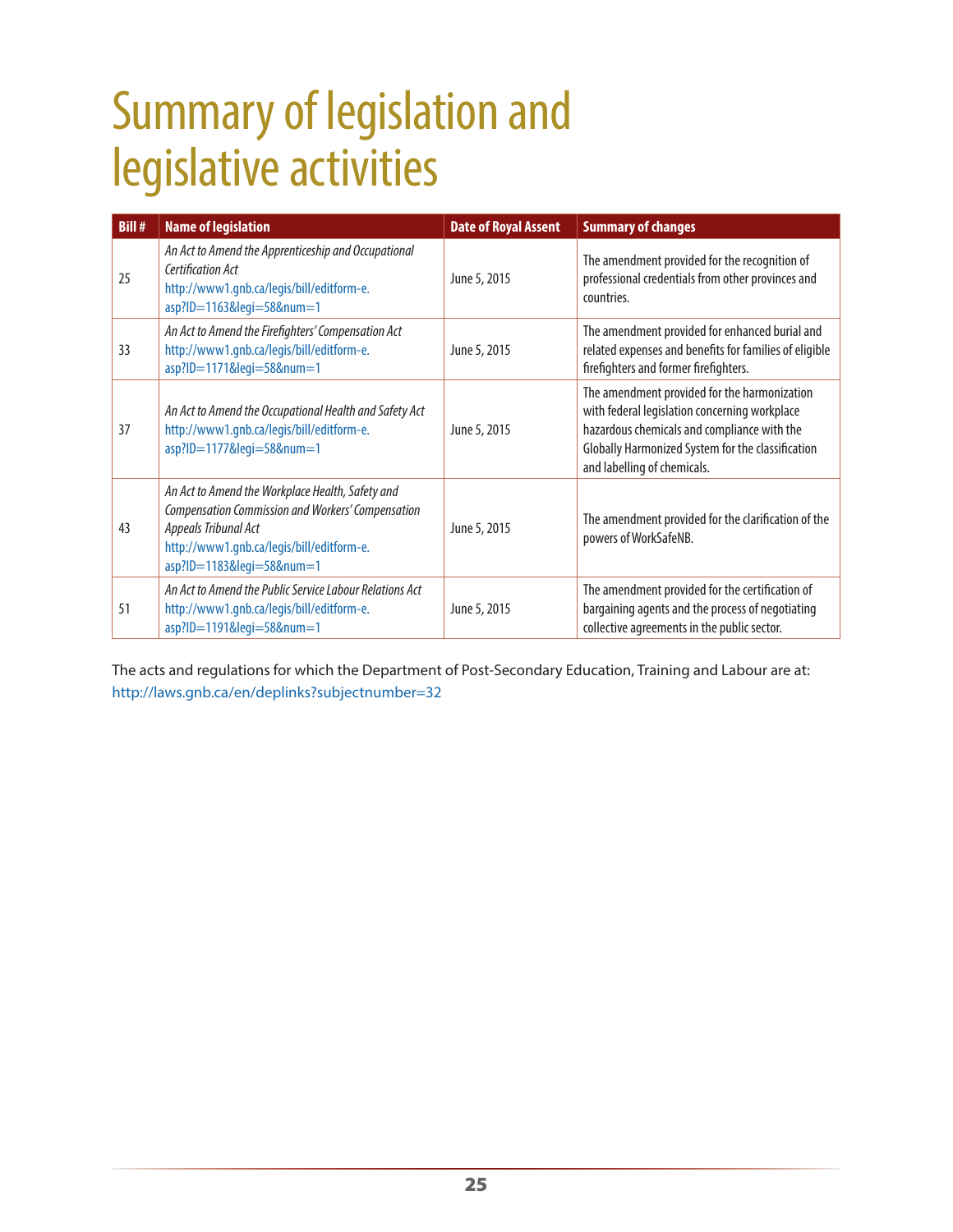# <span id="page-31-0"></span>Summary of Official Languages activities

#### **Introduction**

The Department of Post-Secondary Education Training and Labour continues to implement a departmental action plan developed in response to GNB's *Plan on Official Languages – Official Bilingualism: Fundamental Value*. The action plan is tailored to four specific focus areas: Language of Service, Language of Work, development of the two official linguistic communities, and knowledge of the Act and other obligations. The action plan is managed by the Human Resource Services Branch.

GNB's 2015 action plan has provided departments with various corporate initiatives to be undertaken during the next five years.

#### **Focus 1**

Activities that took place to meet the objective of Language of Service:

- iLearn module completion rate as of March 31, 2016: Language of Service, 48 per cent.
- An Official Languages action plan committee consisting of employees from various parts of the department, was struck.
- Correspondence was sent to all employees regarding the language of service with the link to the GNB toolkit for easy access to all Official Languages information.
- Ongoing consultation and discussions between human resource consultants and managers to best meet linguistic profile requirements and needs. The percentage of linguistic profile completion for 2015-2016 was 88.7 per cent.

#### **Focus 2**

Activities that took place to meet the objective of Language of Work:

- iLearn module completion rate as of March 31, 2016: Language of Work, 42 per cent.
- Second-language training was offered to employees who met the requirements of the department's Second-Language Training Policy. Thirteen employees received second-language training.
- Correspondence to all employees regarding the language of work policy and the link to the GNB toolkit for easy access to Official Languages information.

#### **Focus 3**

Activities that took place to meet the objective of promotion of Official Languages:

- The department's Orientation Program requires new employees to familiarize themselves with the *Official Languages Act* by completing the mandatory iLearn modules.
- Correspondence to all employees with the quick links to the *Official Languages Act* and toolkit.

#### **Focus 4**

Activities that took place to meet the objectives of knowledge of the *Official Languages Act*:

- The performance agreement form requires the manager and employee review the Official Languages policies.
- The department's Official Languages coordinator attends quarterly meetings set up through the Department of Human Resources to remain knowledgeable and proactive on all activities regarding Official Languages.
- Correspondence was sent to all employees regarding Official Languages requirements. Information consisted of links to the tool box, Official Language policies and the Intranet site with information about Official Languages.

#### **Conclusion**

The results achieved by various initiatives stemming from the action plan are a testament to their positive effect in raising awareness and acceptance of Official Languages within the department.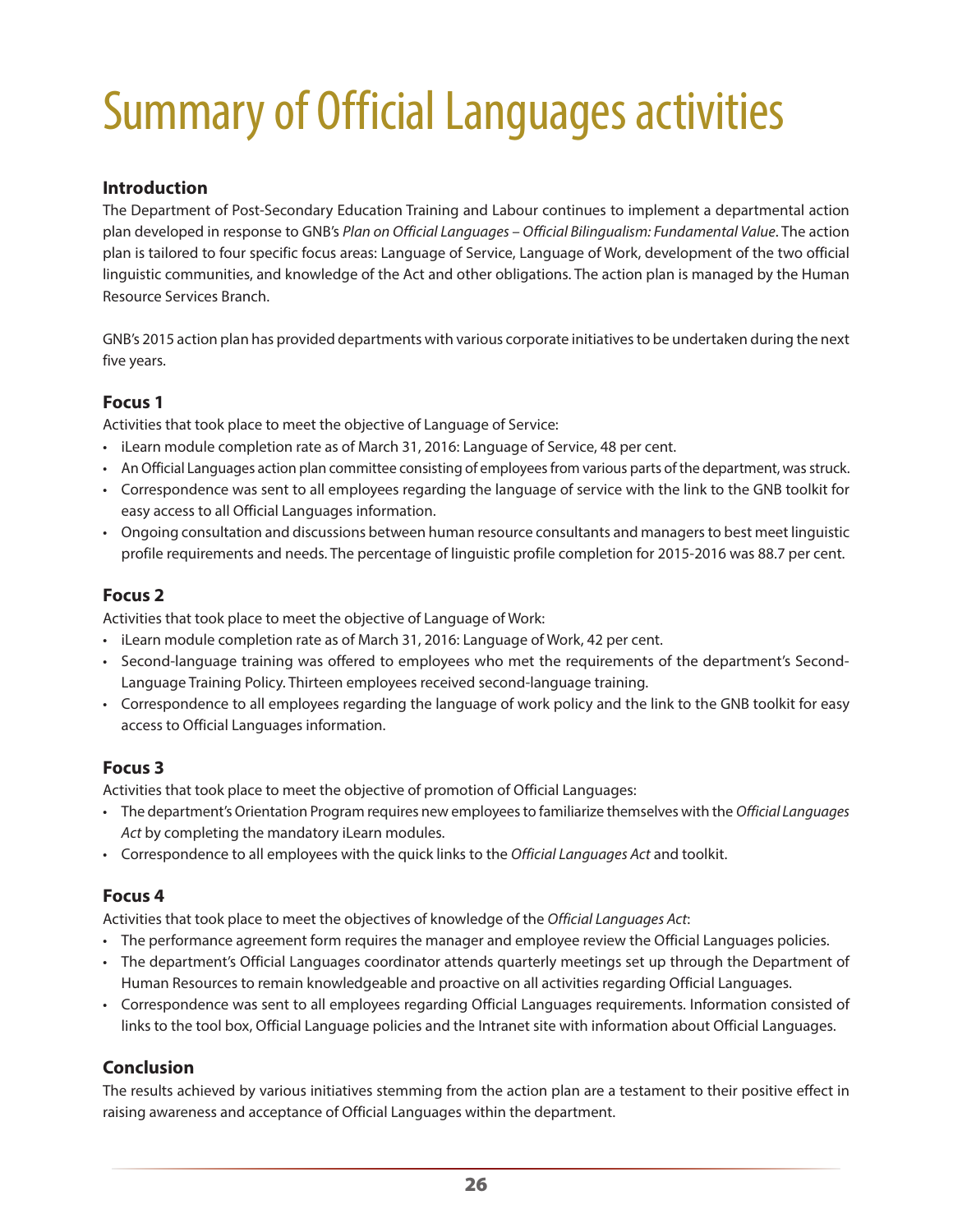# <span id="page-32-0"></span>Summary of recommendations from the Office of the Auditor General

| Immigration with the Provincial Nominee Program (2010) | <b>Recommendations</b> |                |  |
|--------------------------------------------------------|------------------------|----------------|--|
|                                                        | <b>Total</b>           | <b>Adopted</b> |  |
| Useful information available on the web                |                        |                |  |
| Program monitoring                                     |                        |                |  |
| Documented policies for the program                    |                        |                |  |
| Pilot projects                                         |                        |                |  |
| Settlement and multiculturalism branch                 |                        |                |  |
| Measuring performance                                  | h                      |                |  |
| Reporting performance                                  |                        |                |  |

|                                            | <b>Recommendations</b> |                |  |
|--------------------------------------------|------------------------|----------------|--|
| Labour Market Development Agreement (2012) | <b>Total</b>           | <b>Adopted</b> |  |
| Training and skills development            |                        |                |  |
| Allocation of administration costs         |                        |                |  |

| Labour Market Agreement (2012)      | <b>Recommendations</b> |                |  |
|-------------------------------------|------------------------|----------------|--|
|                                     | <b>Total</b>           | <b>Adopted</b> |  |
| Training and skills development     |                        |                |  |
| Documentation of client information |                        |                |  |
| Client eligibility                  |                        |                |  |
| Audit adjustments                   |                        |                |  |

| Labour Market Development Agreement (2013)    | <b>Recommendations</b> |                |  |
|-----------------------------------------------|------------------------|----------------|--|
|                                               | <b>Total</b>           | <b>Adopted</b> |  |
| Accounting for contracted services and grants |                        |                |  |
| Full cost recovery and estimate basis         |                        |                |  |

| Labour Market Agreement (2013) | Recommendations |                |  |
|--------------------------------|-----------------|----------------|--|
|                                | <b>Total</b>    | <b>Adopted</b> |  |
| Audit adjustments              |                 |                |  |
| Signing of letter of offer     |                 |                |  |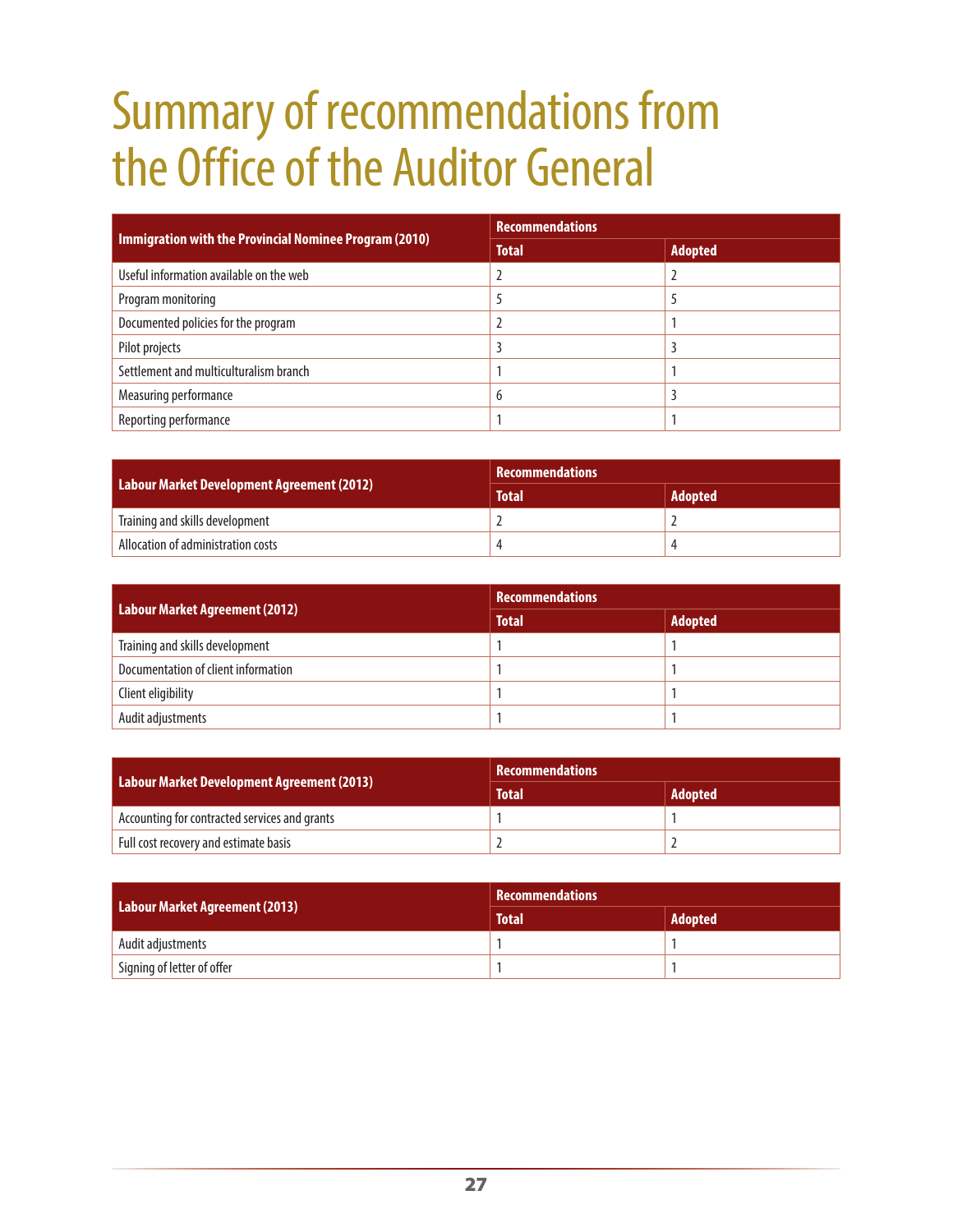# <span id="page-33-0"></span>Report on the *Public Interest Disclosure Act*

As provided under section 18(1) of the *Public Interest Disclosure Act*, the chief executive shall prepare a report of any disclosures of wrongdoing that have been made to a supervisor or designated officer of the portion of the public service for which the chief executive officer is responsible. The Department of Post-Secondary Education, Training and Labour did not receive any disclosure(s) of wrongdoings in the 2015-2016 fiscal year.